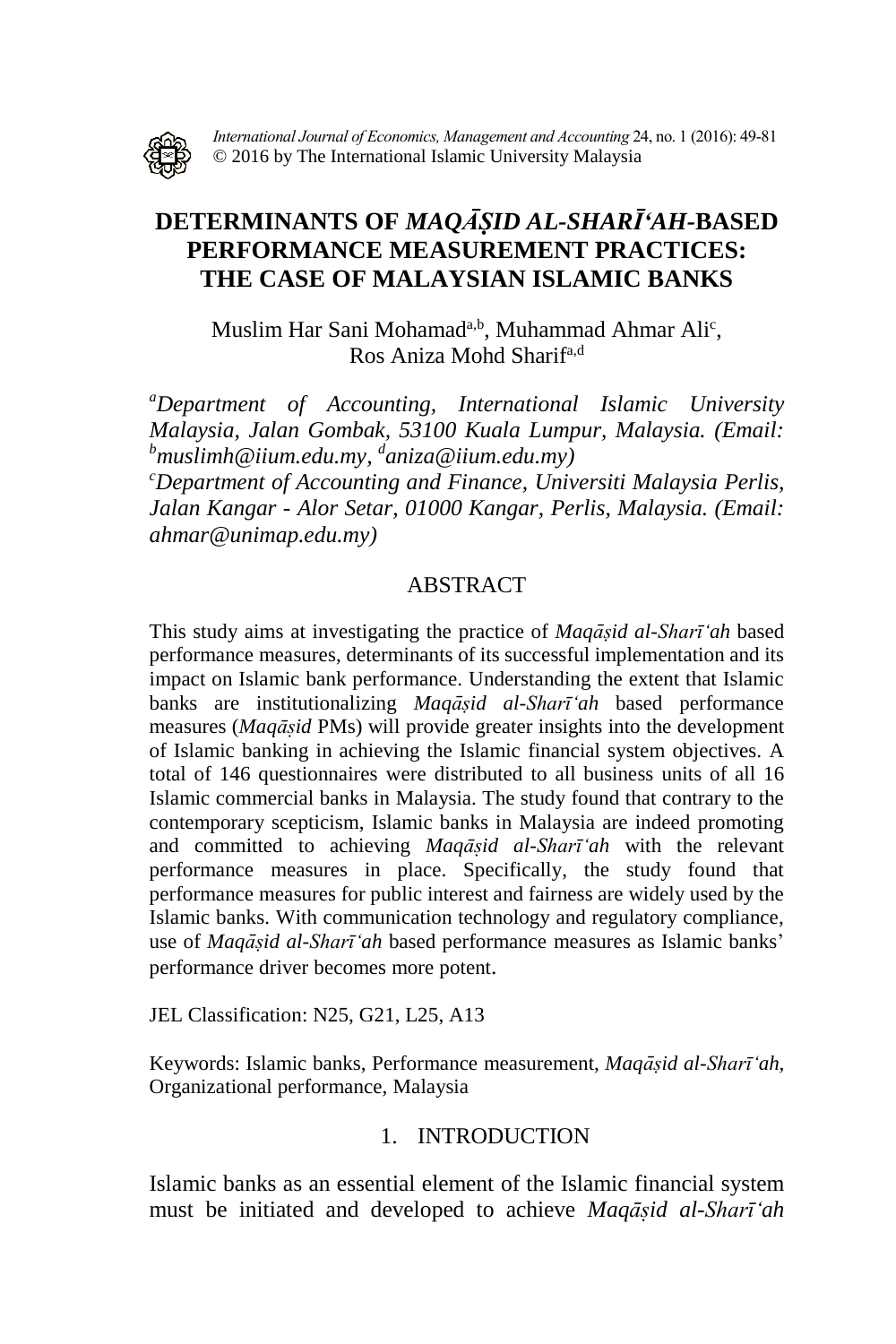(objectives of Islamic law) ranging from preserving the individual rights of ownership to keeping public *maslahah* (interest) (Khan and Mirakhor, 1989; Siddiqi, 2006). However, previous studies highlight that Islamic banks focus more on profit maximization than on social performance (Ibrahim, 2006; Farook et al., 2011; Hasan, 2014). Nevertheless, the empirical evidence showing Islamic banks supporting *Maqāsiḍ al-Sharī'ah* is sparse. With the significant growth of the Islamic financial market globally, the debate on whether Islamic banking is an economic or a social entity has gained prominence. One of the key elements of Islamic banks in promoting the *Sharī'ah* objectives is the sophistication of the performance measurement system (PMS) in accommodating the managers' information needs.

The diverse information provided by the PMS for organizational control, achieving organizational goals and enhancing organizational performance is well documented in the literature (for example: Baines and Langfield-Smith, 2003; Chenhall and Langfield-Smith, 2007; Tung et al.*,* 2011). The PMS helps Islamic banks respond to the internal and external industry changes. For Islamic banks, performance measurement practices should cover all aspects related to the core values of *Maqāsiḍ al-Sharī'ah* (Mohamed, 2010). Without appropriate measures, Islamic bank development will be at risk when social performance is deficient. Prior studies on comparison between Islamic and conventional banks have highlighted differences in organizational performance (for instance, Ahmad and Abdul-Rahman, 2012; Eljelly and Elobeed, 2013), noting that the Islamic financial institutions (IFIs) require a broader scope of performance and decision making information than their conventional counterparts because of *Sharī'ah* compliance needs (for example, Abdul Rasid and Abdul Rahman, 2011). However, no studies specifically examine the development of *Maqāsid* PMs in the IFIs. Accordingly, this study aims at investigating the practice of *Maqāsiḍ al-Sharī'ah-*based performance measures (*Maqāsiḍ* PMs) and determinants of its successful implementation. The relationship between this unique set of performance measures, its determinants and Islamic banks' organizational performance is also investigated.

This study is unique as it introduces comprehensive *Maqāsiḍ* PMs specifically relevant to contemporary Islamic banks. Understanding to what extent Islamic banks are institutionalizing *Maqāsiḍ al-Sharī'ah* based performance measures will provide greater insights into Islamic banking development in achieving Islamic financial system objectives in a highly competitive and regulated industry. The study provides empirical evidence that Islamic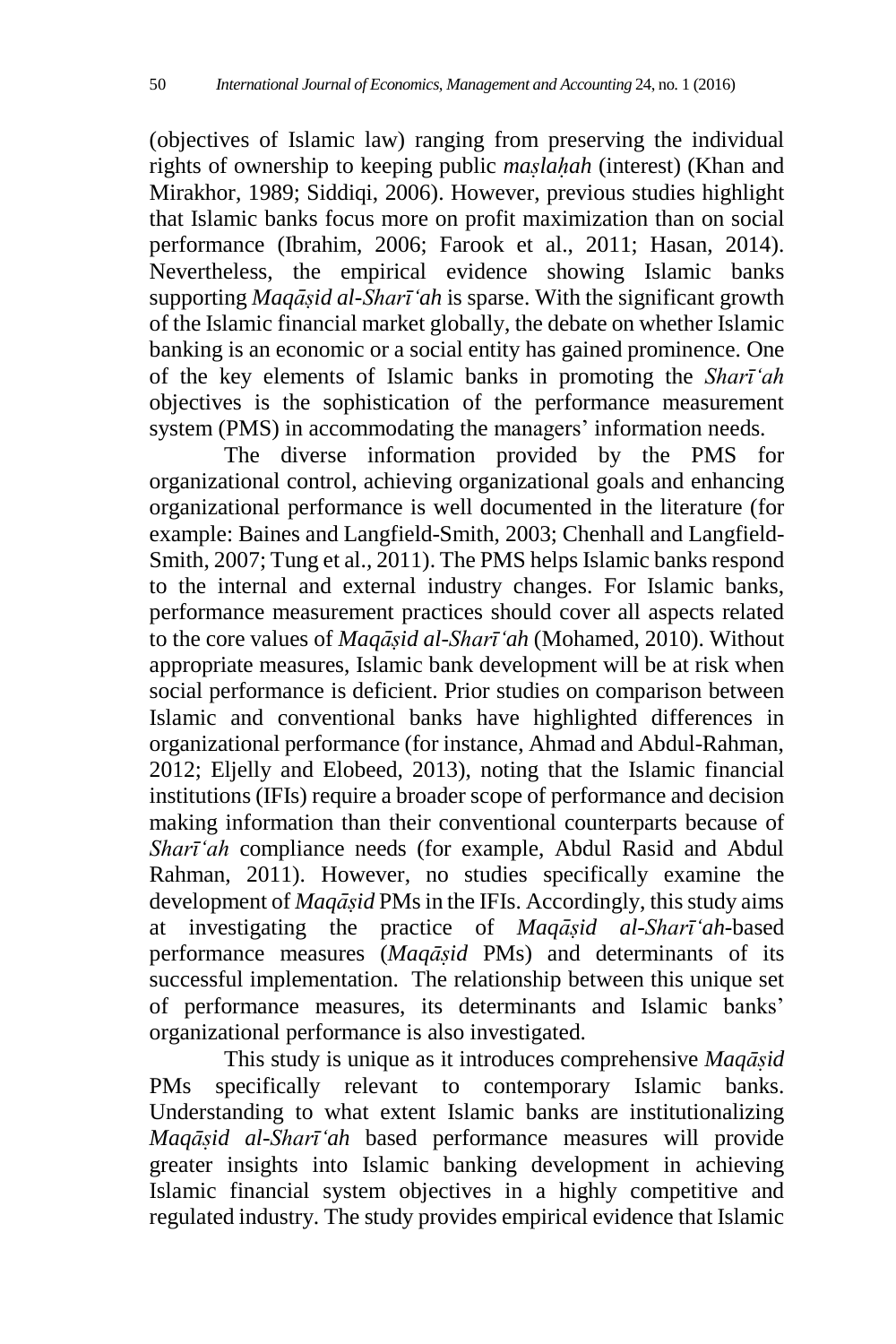banks have incorporated comprehensive *Maqāsiḍ* PMs into their management control systems. Interestingly, performance measures for public interest and fairness are widely used by Islamic banks. Regulatory compliance and communication technology are found to be significant in explaining successful implementation of *Maqāsiḍ* PMs in Islamic banks; differentiation strategy, innovation and communication infrastructure technology are becoming significant factors in improving Islamic banking performance through greater use of *Maqāsiḍ* PMs. However, we found strong evidence that Islamic banks support stakeholder engagement as a means of advancing their interest in improving economic performance and organizational growth.

The remainder of the paper is organized as follows. In the next section, the literature is reviewed and hypotheses are developed, followed by the methodology section. The fourth section presents the results, and the last section concludes the paper.

## 2. LITERATURE REVIEW AND HYPOTHESIS DEVELOPMENT

# 2.1 *MAQĀŞID AL-SHARĪ* 'AH AND ISLAMIC BANKS

According to Iqbal and Mirakhor (2007) and Abdul Razak and Ismail (2011), Islamic banking and finance is unique; it is distinct from conventional banking as it includes striving for a just, fair and balanced society. Dusuki and Abdullah (2007) argue that the rationale behind the emergence of an Islamic banking system goes beyond conforming to *Sharī'ah* injunctions in offering Islamic financial products. The system aims at fulfilling socioeconomic objectives including establishing fair economic development and activities. The objective of *Sharī'ah* is to support the wellbeing of the people, which includes the preservation of faith, life, intellect, progeny and wealth (Abdul Rahman, 2003). While maximizing business profit is permissible, social welfare must be considered for conducting fair and just business deals (Abdul Rahman, 2010).

With their unique feature of endeavoring to bring economic and social objectives into equilibrium, multidimensional performance measures could provide Islamic banks with comprehensive performance indicators to enhance organizational performance besides achieving *Maqāsiḍ al-Shari'ah*. Failing to incorporate *Maqāsiḍ al-Sharī'ah* in the PMS would cause Islamic banks to abandon their original aims of serving the Muslim ummah. Mohammed et al. (2008) identify the elements of *Maqāsiḍ al-Sharī'ah*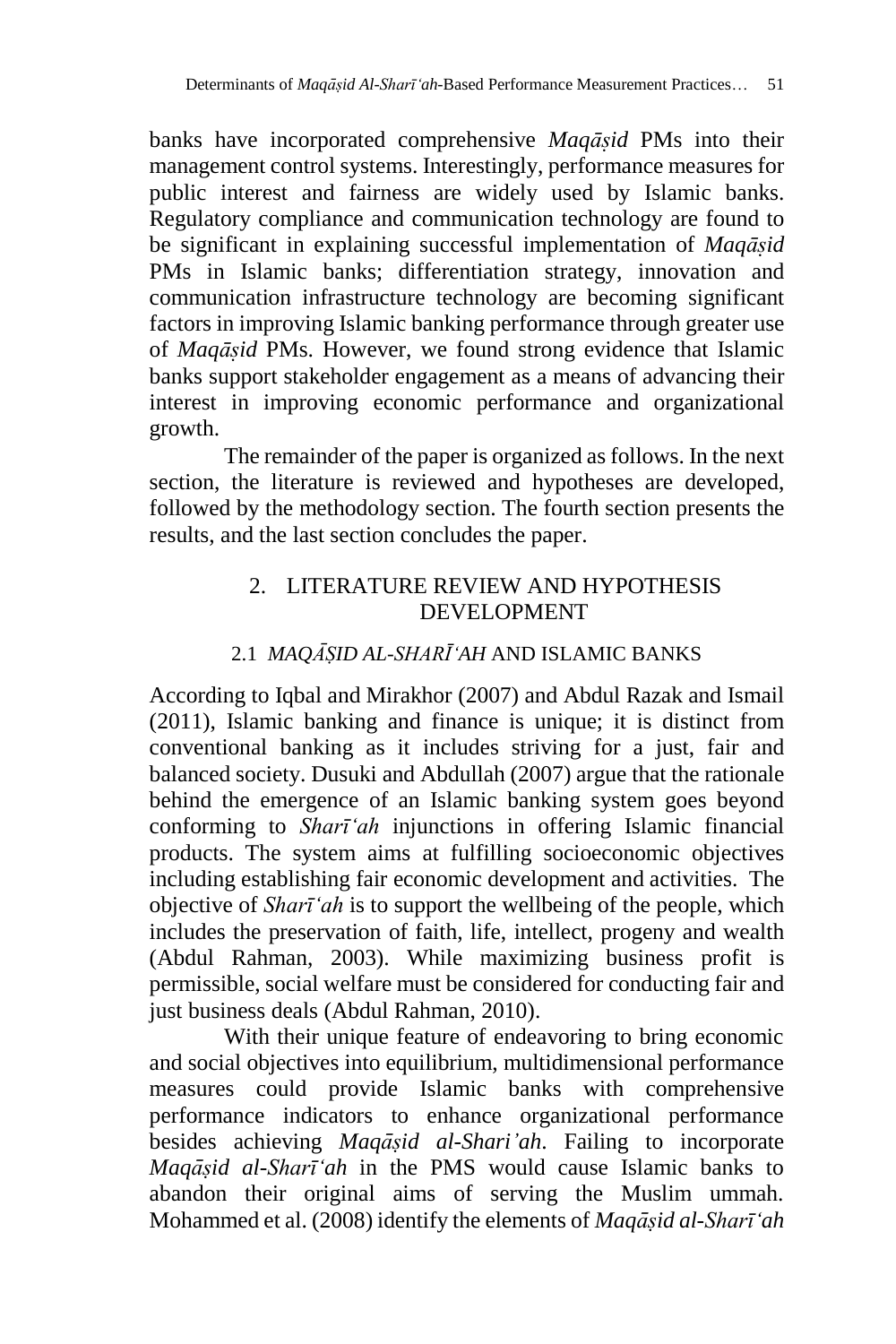to include educating individuals, establishing justice and protecting the public interest. According to Lewis (2001) and Beck et al. (2013), the Islamic economic system ensures that people can earn their living in a lawful and advantageous way without resorting to the extortion of others. Income and wealth generated from Islamic banking operations should be utilized to meet shareholders' interests and for the welfare of society. Hence, the obligation of *zakāh* (similar to alms-giving) imposed on business operations including those of Islamic banks is the most important instrument for redistributing income and wealth in society (Abu Bakar and Abd Ghani, 2011; Lewis, 2001). Nevertheless, this does not mean that Islamic banks need to compromise profit maximization. Abdul Rahman (2003) recognizes the importance of the banks in instilling stronger ethical values among managers for achieving profit targets in harmony with serving public interest. This ethical development can be undertaken via training and talent development. With proper management control and performance measurement system, this process can be embedded into the banks' activities.

## 2.2 OVERVIEW OF THEORETICAL MODEL

PMS is the backbone of the organization in achieving its strategic and operational objectives (Brignall and Ballantine, 1996; Ittner et al.*,* 2003; Franceschini et al., 2013). Contingency theory posits that effective PMS design depends on its fit and alignment with internal and external forces (Mia and Clarke, 1999; Henri, 2006; Mohd Amir, 2011). This study aims at highlighting the determinants of the performance measures of Islamic banks and investigating the relationship between the *Maqāsiḍ* PMs and organizational performance. Also, this study investigates the indirect relationship between the determinants of performance measurement practices and organizational performance through *Maqāsiḍ* PMs. This indirect relationship test examines the determinants' effect on Islamic bank organizational performance via the implementation of *Maqāsiḍ* PMs.

Six variables are considered as relevant determinants of PMS in Islamic banks in this study: business strategy, innovation, technological advancement, stakeholder management, regulatory compliance and intensity of competition. The business strategy variable is adopted from Mohd Amir et al. (2010), who tested it in relation to service-based industries in Malaysia. In the context of this study, business strategy consists of a differentiation strategy and a low cost/profit strategy. The inclusion of innovation is based on its use in several earlier studies (Damanpour, 1991; Das and Joshi 2007; Henri,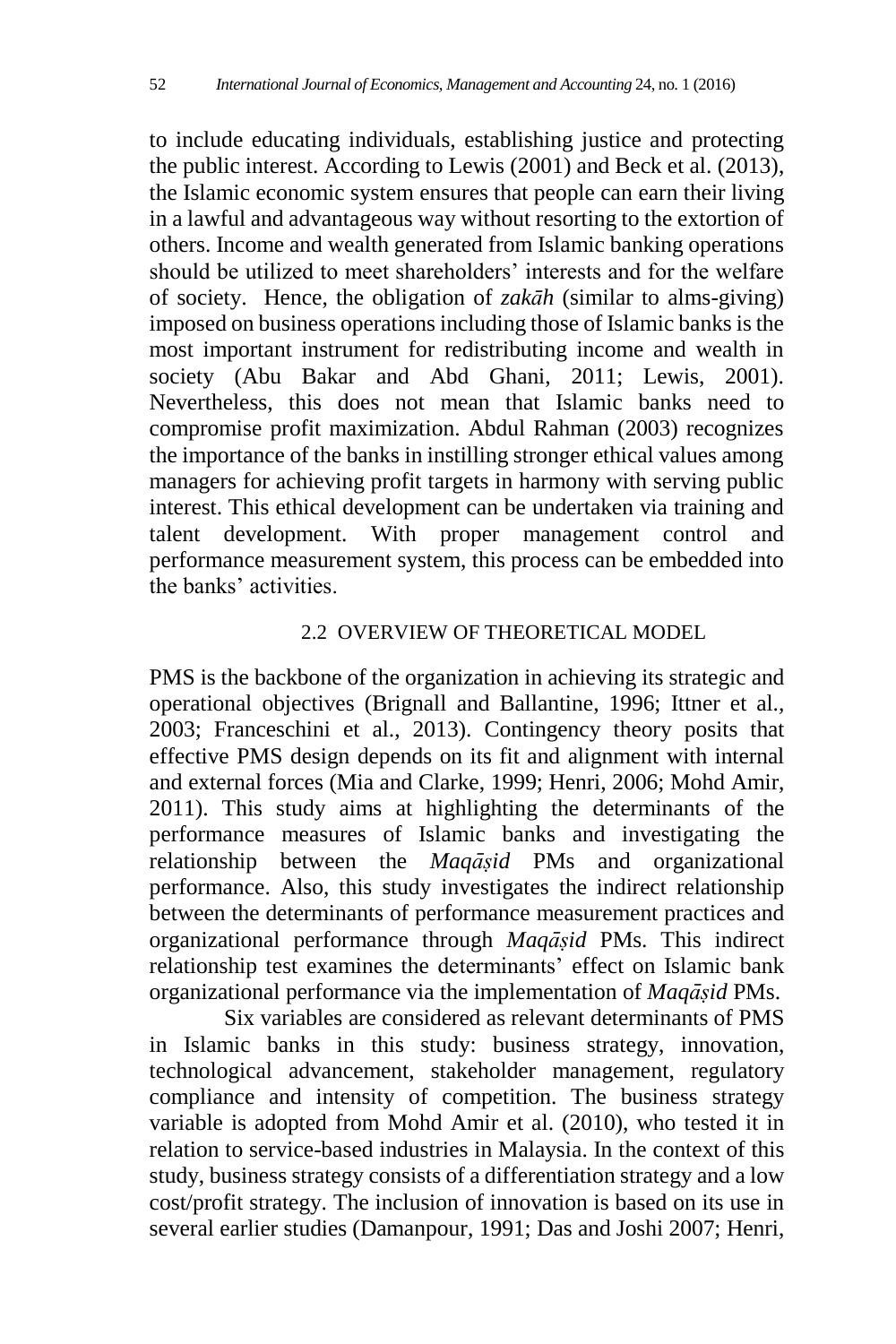2006). The variable technological advancement is based on Zhu et al*.* (2004) and that of intensity of competition is in line with prior studies (Chong et al., 2005; Khandwalla, 1972; Mia and Clarke, 1999). The next determinant is stakeholder management, which is based on six critical factors in managing stakeholders introduced by Yang et al. (2009). Although regulatory compliance was excluded in previous studies, it is included here based on the results of the informal interview and commentary from the pilot study, and because the sector, including Islamic banking, is highly regulated.

With respect to the comprehensive *Maqāsiḍ* PMs, contemporary performance measures of Kaplan and Norton (1996) and performance measures based on the *Maqāsiḍ al-Sharī'ah* framework, including educating individuals, establishing justice and protecting public interest (Mohammed et al., 2008), are combined in this study. We argue that comprehensive performance measures are vital for all organizations and particularly for banks. Therefore, these multidimensional and contemporary performance measures could significantly contribute to PMS effectiveness (Tung et al., 2011) besides enhancing managerial performance (Hall, 2008). The performance measures present in the *Maqāsiḍ al-Sharī'ah* framework, based on the study of Mohammed et al. (2008), cannot be evaluated separately from contemporary comprehensive performance measures, and none of the dimensions of the comprehensive performance measures contradicts the *Sharī'ah*. Therefore, in this study, the combination of the diversity of performance measurement variables from Kaplan and Norton (1996) and Mohammed et al. (2008) could be considered as *Maqāsiḍ al-Sharī'ah*-based performance measures. The theoretical model of the study is illustrated in Figure 1.

## FIGURE 1 Theoretical Model



Note: Direct Relationship, ---- Indirect Relationship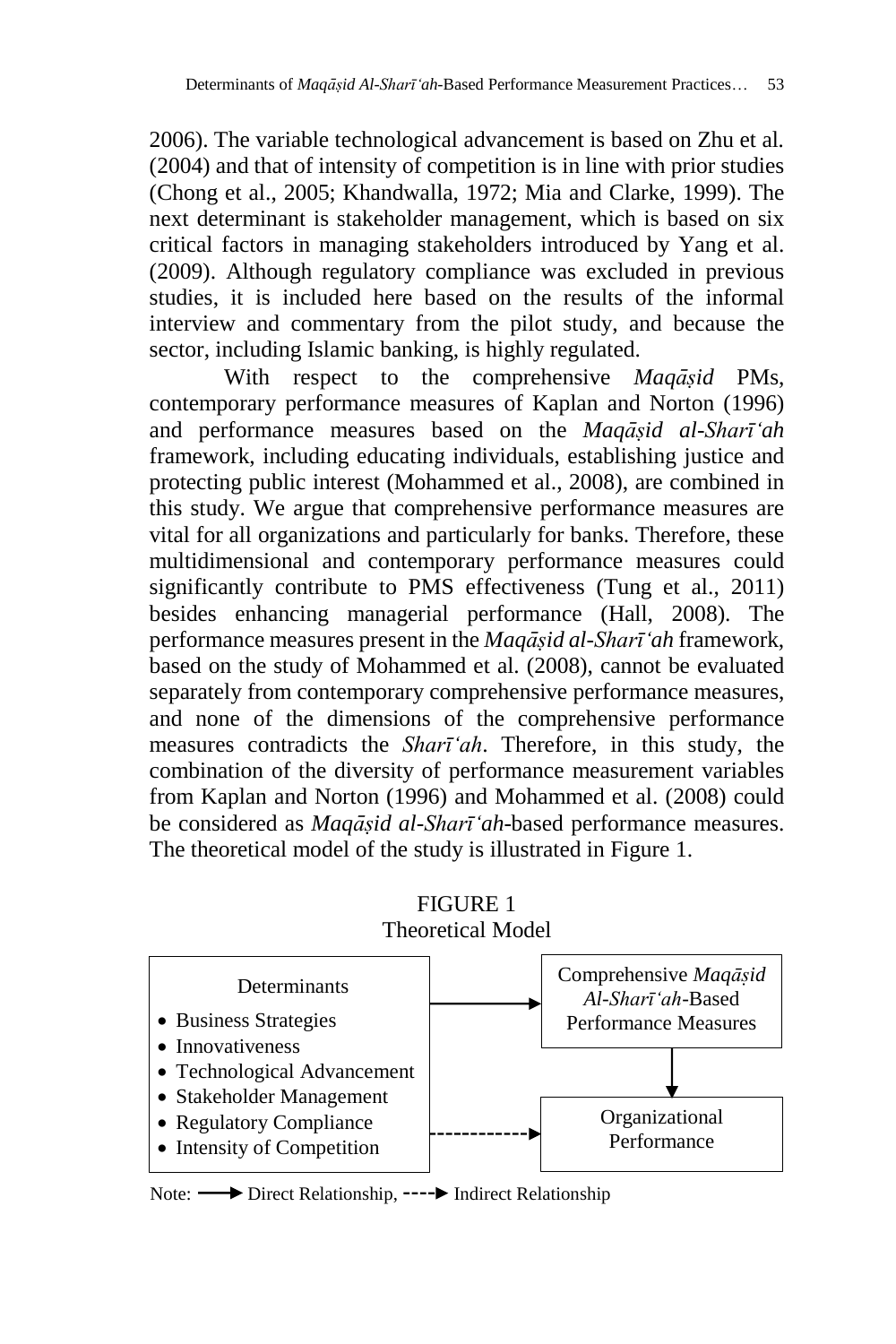#### 2.3 DETERMINANTS OF COMPREHENSIVE PERFORMANCE MEASURES

### 2.3.1 BUSINESS STRATEGY

As Markus (1981) posits, strategy is a logic that guides choices; strategy in business is necessary for managing the internal as well as external environment for organizational market survival. Strategy is the key to identifying the critical success factors or focal points for operating control systems (Mohd Amir et al., 2010). Thus, organizations must develop and preserve appropriate strategies to align their decisions and actions with internal and external environments to enable successful competition.

Bastian and Muchlish (2012) found that business strategy is associated with non-financial PMSs. Using formal control through a PMS could be useful in generating and executing organizational strategies (Chenhall and Langfield-Smith, 1998; Langfield-Smith, 1997). In gaining market share, Islamic banks need diverse strategies supported by a contemporary PMS. Selecting an appropriate strategy and the right metrics in strategy execution could help Islamic banks to establish strong demand and to compete with other providers to improve their own performance. Thus the following hypothesis is constructed:

H1. There is a significant positive relationship between business strategy and *Maqāsiḍ al-Sharī'ah*-based performance measures (Maqāsiḍ PMs).

#### 2.3.2 INNOVATION

The financial industry business environment is highly competitive given the rapid technology change, government regulations and global competition. Abdul Majid and Hassan (2011) suggest that the level of Islamic bank innovation in product development depends on staff experience in dealing with competitive demands from customers. Top management must foster innovation so that the organization can meet customer needs and complex business requirements. With PMS supporting innovation, management has the necessary information to cope with new product designs and processes. As innovation frequently requires trial and error, some unpredictability in the success rate is expected (Russell and Russell, 1992). Literature shows that diverse performance measures facilitate response to unpredictability and innovation (Abdul Rasid, 2009; Tillema, 2005). Therefore, the following hypothesis is proposed: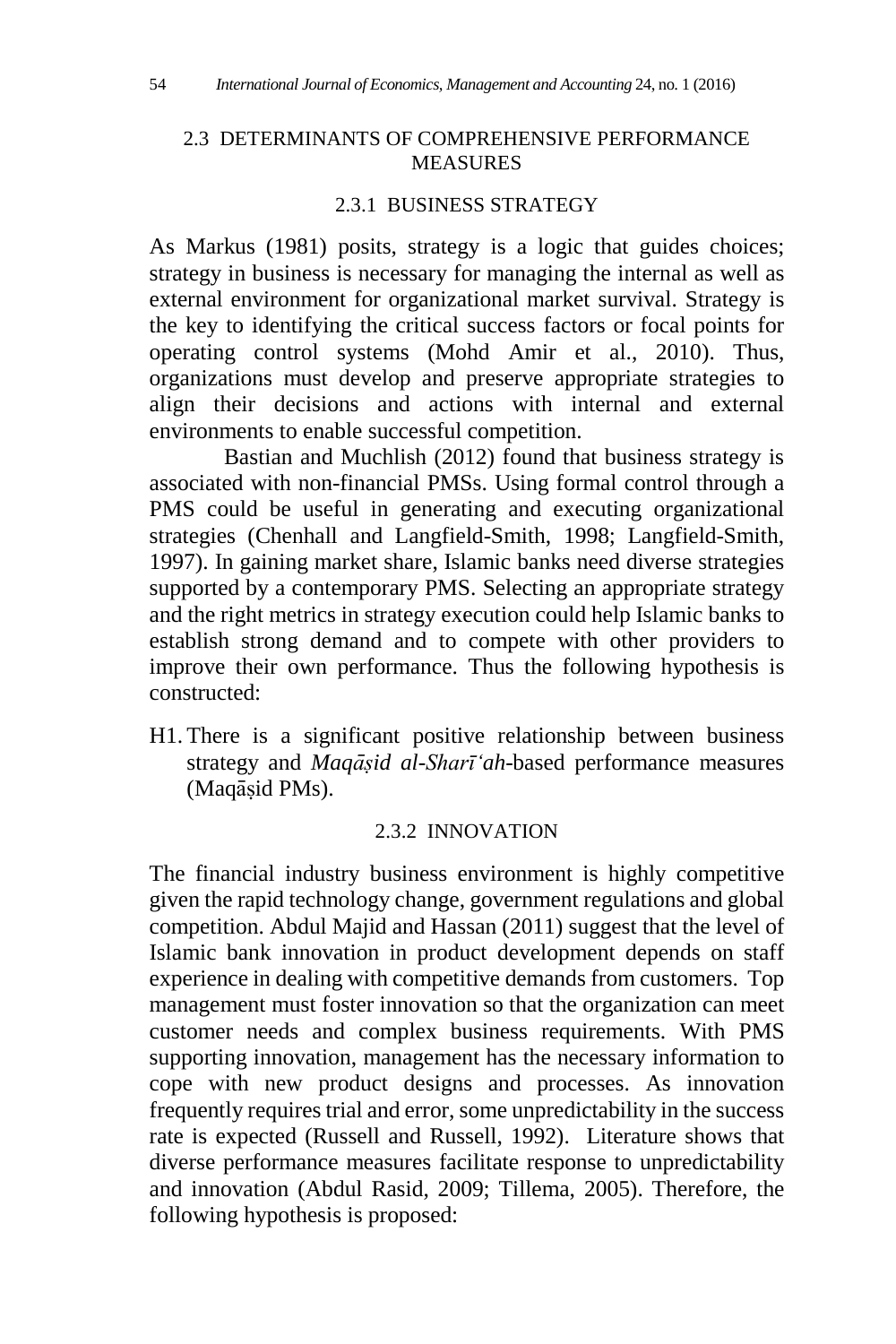H2. There is a significant positive relationship between innovation and *Maqāsiḍ* PMs.

## 2.3.3 TECHNOLOGICAL ADVANCEMENT

Technology refers to how an organization's work processes operate in producing output from input. Advances in information technology (IT) often trigger adoption of a particular performance and management accounting system. Financial sector adoption of IT and technology in general enables the banking industry to respond faster to customer needs. Investment in IT is important because it can help the banking industry to remain interactive and competitive. According to Dangolani (2011), IT helps customers and employees to save time, reduces expenses and facilitate transactions.

Deng et al. (2011) studied bank productivity in Malaysia over the period 2001–2008 during the internet innovation era. They suggest that bankers should develop appropriate strategies to deal with the internet impact on the banking sector to enhance long term performance. Technological advancement has proven to be one of the contingent factors in a PMS. Chenhall (2003) claims that IT evolution is leading to PMS implementation in many organizations. Technology advances may be considered as added value to customers since they can provide non-financial as well as financial information in PMS (Abernethy and Lillis, 1995; Bledsoe and Ingram, 1997; Baines and Langfield-Smith, 2003) Hence, Islamic banks need to consider technological advancement for increased operational efficiency and improved organizational performance. The following hypothesis is formulated:

H3. There is a significant positive relationship between technological advancement and *Maqāsiḍ* PMs.

### 2.3.4 STAKEHOLDER MANAGEMENT

Stakeholder theory states that increasing the value to stakeholders is the main goal of an organization. Customers, co-workers, suppliers, management, stockholders, government and other groups are frequently dominant enough to merit being regarded as stakeholders (Johansson 2008; Simmons, 2008). Stakeholders offer the necessary financial resources or support for an organization. Failing to meet their expectations leads to withdrawal of support hence threatening organizational performance (Johansson, 2008). As Lo (2013) suggests, an organization should adopt a strategy integrating the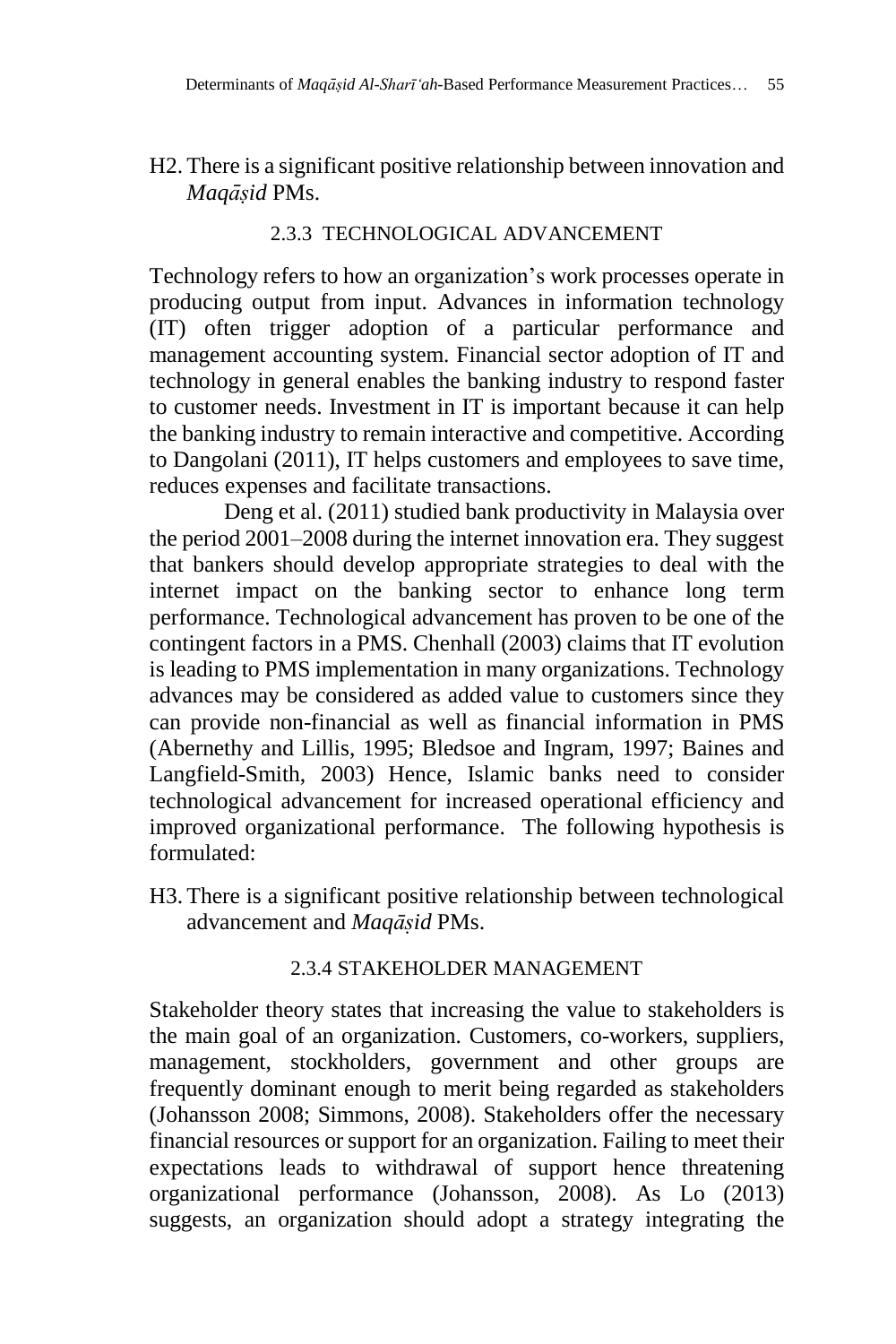demands and needs of multiple stakeholder groups to sustain long term growth. With regard to stakeholder management and organizational performance, the literature shows mixed results on whether companies involved in managing stakeholders' interests can improve financial performance (e.g., Hillman and Keim, 2001; Galbreath, 2006; Moneva *et. al*., 2007; Rais and Goedegebuure, 2009; Behery and Eldomiaty, 2010). Nevertheless, *Maqāsiḍ al-Sharī'ah* places special emphasis on the welfare of society and, as supported by Dusuki and Abdullah (2007), the proper response to stakeholder interests is one of the key determinants for Islamic banking development. We therefore propose that stakeholder management promotes greater use of *Maqāsiḍ PMs*. This leads to the following hypothesis:

H4. There is a significant positive relationship between stakeholder management and *Maqāsiḍ* PMs.

## 2.3.5 REGULATORY COMPLIANCE

The banking industry is a highly regulated sector, with the central banks providing the monitoring mechanism and enforcement. Regulatory restrictions permit economic expansion under a stable financial system (Barth et al., 2004). Munir et al. (2013) show that regulation is one of the major contingent factors for banks' changing their PMS in emerging economies. As regulation positively affects performance, Alam (2013) found that higher supervisory power increases the Islamic bank technical efficiency. He indicated that one reason for this is that Islamic banks are governed by *Sharī'ah* law as well as a national banking laws system. Since Islamic banks must operate according to *Sharī'ah* law, the *Sharī'ah* supervisory system for Islamic banks is considered a necessity to assure the progression and stability of the Islamic finance industry (Grassa, 2013). The *Sharī'ah* committee was introduced to support the *Maqāsiḍ al-Sharī'ah* and preserve its purity through decisions based on in-depth discussion and consultation processes (Bank Negara Malaysia, 2010).

Currently, Malaysian Islamic banking institutions are governed by the Islamic Financial Service Acts 2013 issued by Bank Negara Malaysia that came into effect in March 2013. This Act covers rules, regulation and surveillance of Islamic financial institutions, payment systems and other related entities and the oversight of the Islamic money market and Islamic foreign exchange market to develop financial stability and compliance with *Sharī'ah* and for relative consequential or incidental matters (Law of Malaysia, 2013).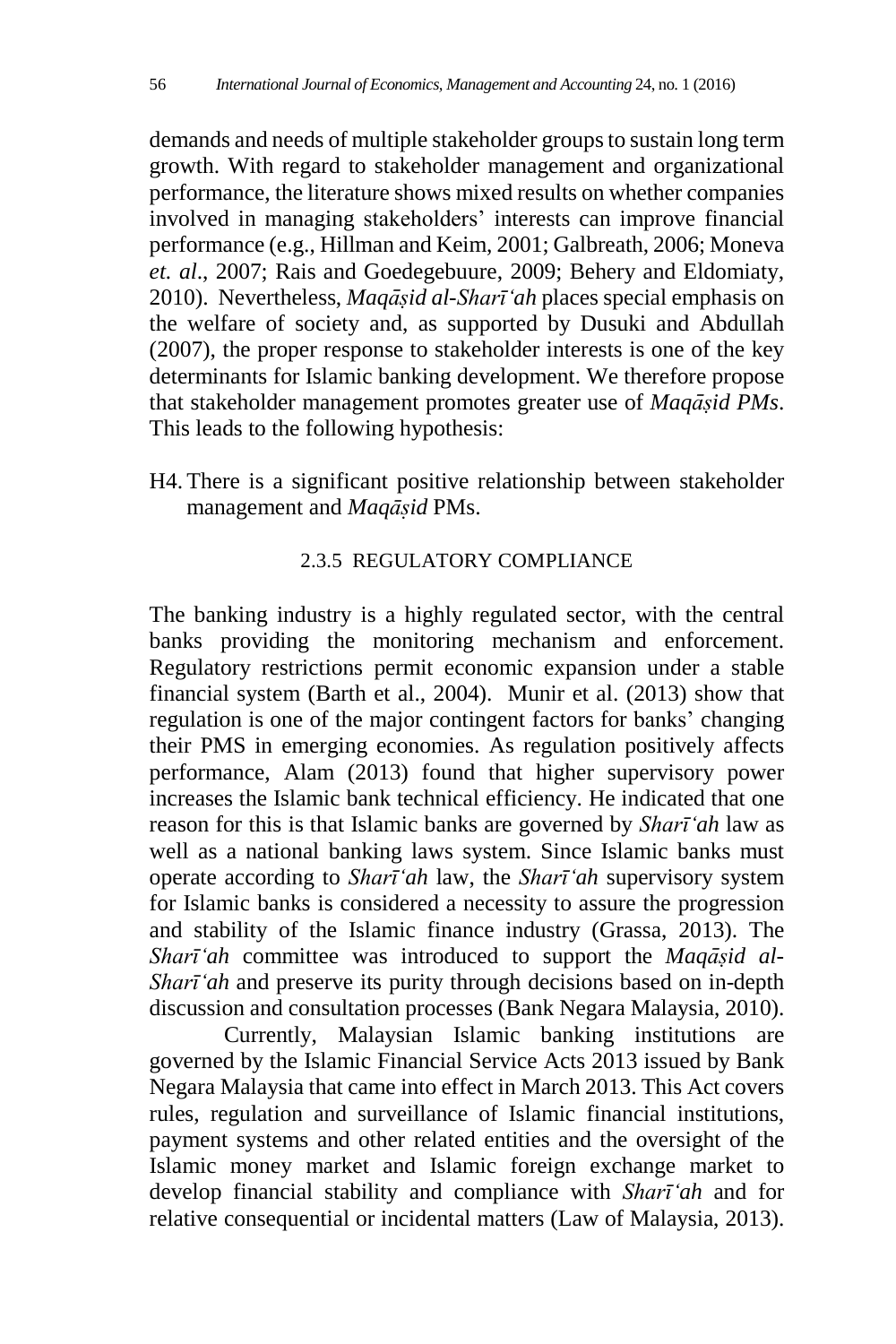Clearly, the enactment of the Act aimed at promoting Islamic banking practice consistent with *Maqāsiḍ al-Shari'ah*. Therefore, the following hypothesis is posited:

H5. There is a significant positive relationship between regulatory compliance and *Maqāsiḍ* PMs

## 2.3.6 INTENSITY OF COMPETITION

Mia and Clarke (1999) highlighted that organizational performance is facing intense competition but failure to adapt and develop corresponding strategies will cause decline. Intense market competition requires firms to develop comprehensive performance measures to reduce the uncertainty and unpredictability (Chenhall and Morris, 1986; Chong et al., 2005; Fleming et al., 2009; Munir et al., 2013). Hence, if a firm implements an integrated PMS, it is expected that it will be able to grow and survive in a competitive market. This is consistent with Khandwalla (1972), who states that the sophistication of an accounting and control system is affected by intensity of competition.

Islamic banks could face similar circumstances in a competitive market. According to Abdul Majid and Hassan (2011), as the number of institutions providing Islamic banking services dramatically increases, major conventional banks have established Islamic banking subsidiaries to compete with the existing full-fledged Islamic banks. To maintain market share, Islamic banks must adopt diverse performance measures including *Shari'ah*-based performance measures. Since the vast majority of Islamic bank customers patronize Islamic banks in accordance with their religious obligations, every aspect of these banks' operations and activities must be measured according to *Sharī'ah* guidelines and principles. Based on this discussion the following hypothesis is constructed:

H6. There is a significant positive relationship between intensity of competition and *Maqāsiḍ* PMs.

## 2.4 *MAQĀSIḌ AL-SHARĪ'AH*-BASED PERFORMANCE MEASURES AND ORGANIZATIONAL PERFORMANCE

Prior studies have shown a strong positive relationship exists between diversity of performance measures and organizational performance (Davis and Albright, 2004; Mohamad et al.*,* 2013). The balanced scorecards (BSC) in particular advocate using non-financial measures to complement financial measures to produce an extensive expression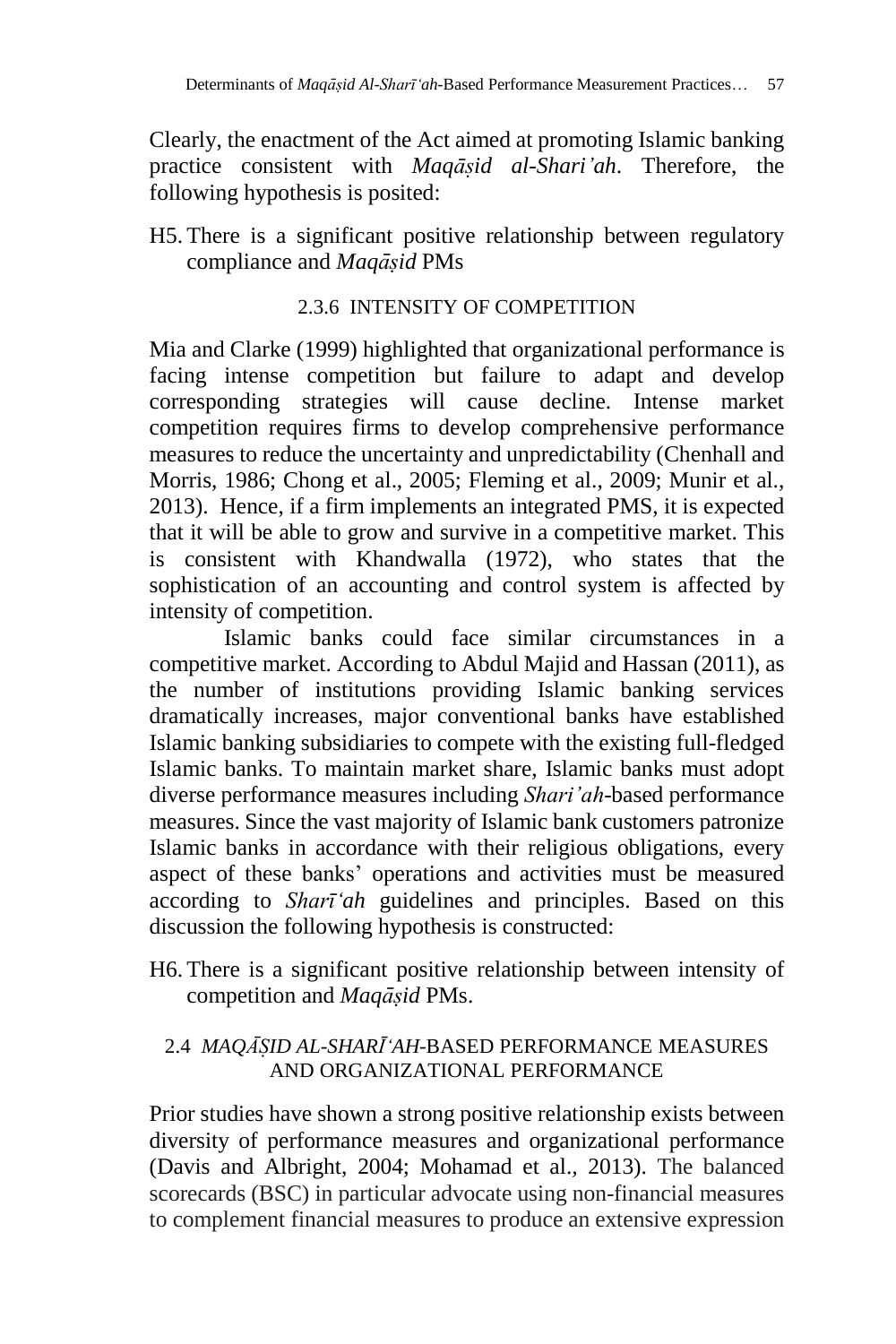of an organization's measurement and performance evaluation system (Lau and Berry, 2010). Measuring organizational performance by using diverse performance measures could help management to capitalize organizational capabilities beyond the financial aspects (Henri, 2006). Cumby and Conrod (2001) contend that reliance on financial measures is insufficient because continuous shareholder value is driven by non-financial factors such as customer loyalty, employee satisfaction and product innovation. Moreover, the financial measures alone do not support the internal decision-making process because it focuses only on measuring historical data, especially from financial reports. Consequently, consideration of non-financial indicators covering customers, internal business processes, employees, learning and growth is expected to improve Islamic bank performance. Based on this discussion, the following hypothesis is formulated:

H7. There is a significant positive relationship between *Maqāsiḍ* PMs and organizational performance

## 2.5 DETERMINANTS OF PERFORMANCE MEASUREMENT PRACTICES, *MAQĀSIḌ* PMS AND ORGANIZATIONAL PERFORMANCE OF ISLAMIC BANKS

Previous research shows that some of the determinants such as business strategy and intensity of competition are hypothesized to have an indirect relationship with organizational performance through a variety of performance measures (Mia and Clarke, 1999; Mohd Amir, 2011), while innovation and technological advancement are related to the performance measurement system (Abdul Rasid, 2009). It is proposed that the effects of the determinants on Islamic bank performance may occur through increased use of *Maqāsiḍ PMs.* Therefore, the following hypothesis is proposed:

H8.There is a significant positive indirect relationship between determinants (Strategy, Innovation, Technological advancement, stakeholders management, regulatory compliance, and intensity of competition) of performance measurement practices and organizational performance acting through *Maqāsiḍ* PMs.

## 3. DATA AND RESEARCH DESIGN

## 3.1 DATA COLLECTION PROCEDURES

In providing support for the hypotheses, this study adopts a crosssectional design for data collection using a self-administered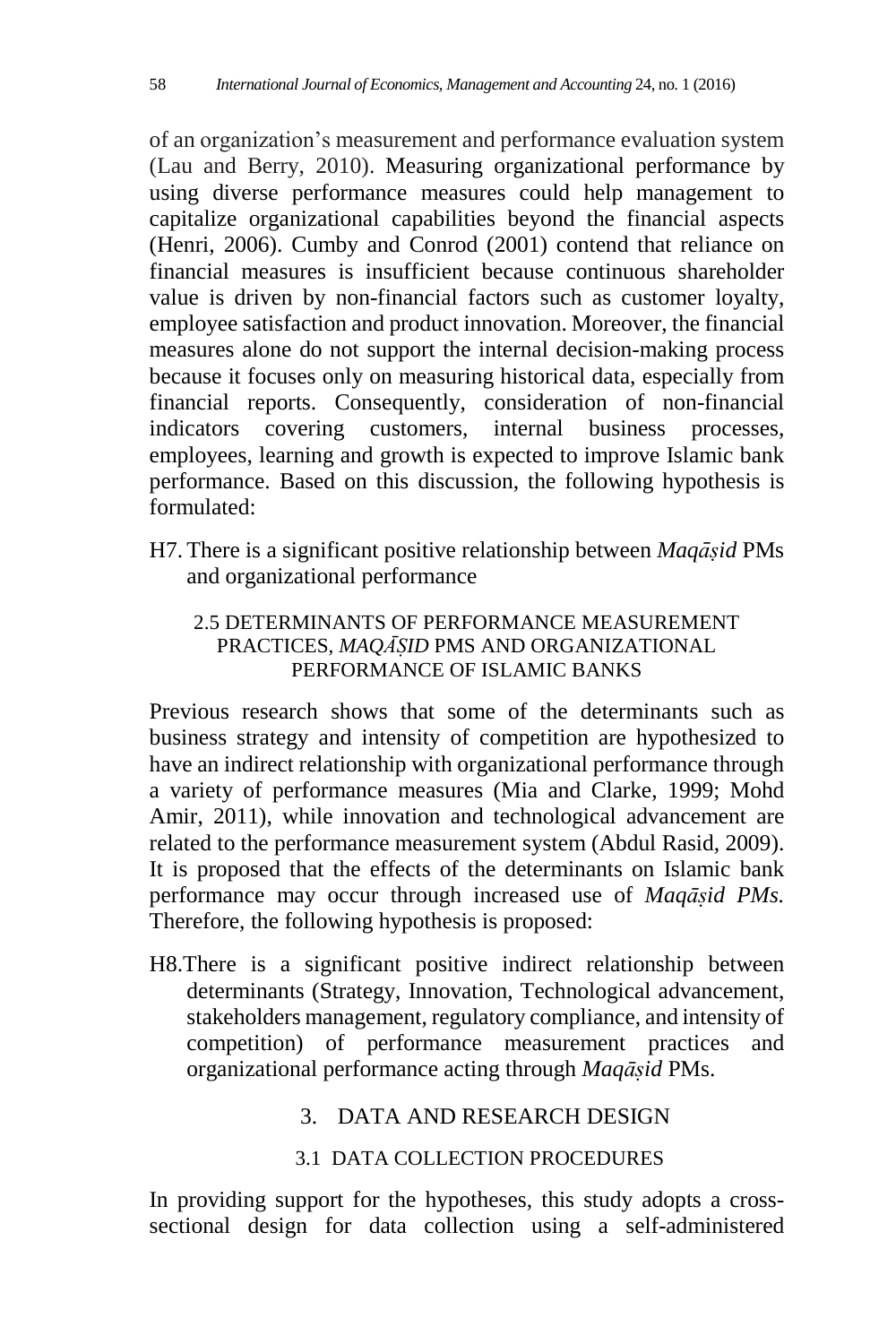questionnaire sent to all Islamic commercial banks operating in Malaysia. At the time of writing, there are sixteen Islamic commercial banks operating in Malaysia (Bank Negara Malaysia, 2014); five are classified as full-fledged Islamic banks, and eleven as Islamic banking subsidiaries. The target respondents of the study are head officers/senior managers at divisional/departmental level in the headquarters (HQs) of both types of Islamic bank. The divisions or departments include Finance, *Sharī'ah*, Product Development, Retail Banking, Corporate Banking, Human Resources and Risk (as well as several organization-specific departments). Head officers/senior managers are selected as respondents because they have sufficient experience and knowledge to answer the survey questions. This was confirmed by the results of the pilot study. Selecting Strategic Business Units (SBUs) managers as respondents is consistent with prior studies in PMS (e.g., Mia and Clarke, 1999; Baines and Langfield-Smith, 2003; Indjejikian and Matejka, 2006). These head officers are assumed to be involved in developing performance measurement and responsible for a successful organizational implementation process.

| No. | Islamic Bank                           | No. of divisions (SBUs) |
|-----|----------------------------------------|-------------------------|
| 1.  | Affin Islamic Bank Berhad              | 8                       |
| 2.  | Al-Rajhi Banking & Investment          | 10                      |
|     | Corporation (Malaysia) Berhad          |                         |
| 3.  | Alliance Islamic Bank Berhad           | 2                       |
| 4.  | AmIslamic Bank Berhad                  | 6                       |
| 5.  | Asian Finance Bank Berhad              | 10                      |
| 6.  | Bank Islam Malaysia Berhad             | 20                      |
| 7.  | Bank Muamalat Malaysia Berhad          | 20                      |
| 8.  | CIMB Islamic Bank Berhad               | 6                       |
| 9.  | HSBC Amanah Malaysia Berhad            | 6                       |
| 10. | Hong Leong Islamic Bank Berhad         | 8                       |
| 11. | Kuwait Finance House (Malaysia) Berhad | 12                      |
| 12. | Maybank Islamic Berhad                 | 10                      |
| 13. | OCBC Al-Amin Bank Berhad               | 7                       |
| 14. | Public Islamic Bank Berhad             | 8                       |
| 15. | RHB Islamic Bank Berhad                | 8                       |
| 16. | Standard Chartered Saadiq Berhad       | 5                       |
|     | Total                                  | 146                     |

TABLE 1 Number of Divisions of Islamic Banks

To determine the number of respondents, a systematic review of organizational structure of each Islamic bank was undertaken, with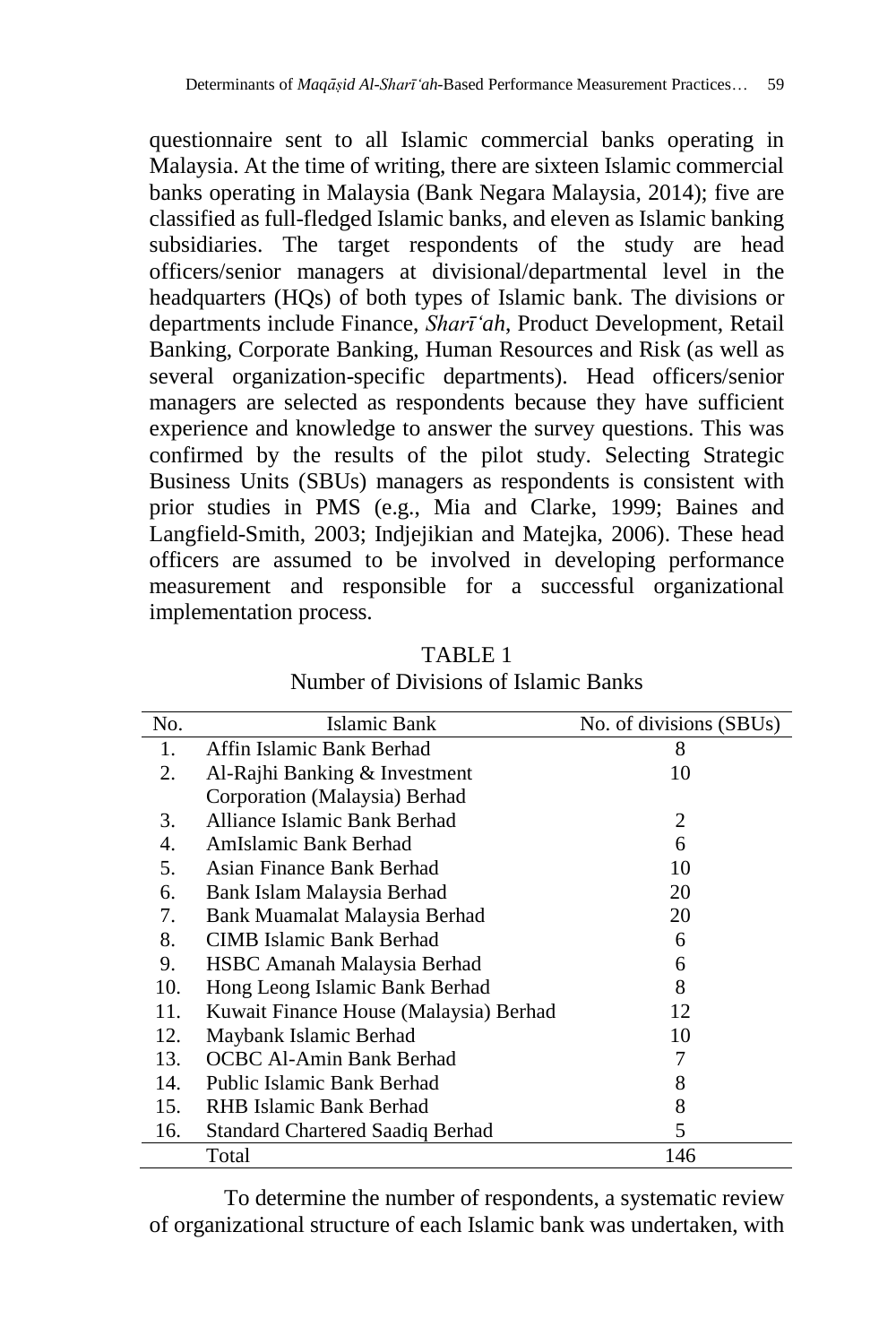the number of divisions being confirmed by relevant officers of each bank. A total of 146 heads of divisions (SBUs) were identified as respondents in all sixteen Islamic commercial banks, as shown in Table 1. The majority of main offices of the Islamic banks in Malaysia are located in Kuala Lumpur.

| Type of<br>Islamic bank       | No. of<br>questionnaires<br>sent | No. of<br>questionnaires<br>collected | Percentage |
|-------------------------------|----------------------------------|---------------------------------------|------------|
| Full-fledged Islamic<br>bank  | 72                               | 31                                    | 43.1       |
| Islamic banking<br>subsidiary | 74                               | 46                                    | 62.2       |
| Total                         | 146                              | 77                                    | 52.7       |

| TABLE 2                      |  |
|------------------------------|--|
| Questionnaire response rates |  |

Table 2 shows that 72 questionnaires were sent to full-fledged Islamic banks and the remaining 74 to Islamic banking subsidiaries. Out of 146 questionnaires sent, only 82 completed questionnaires were returned (36 from full-fledged Islamic banks and 46 from Islamic banking subsidiaries). The majority of questionnaires were collected, two were returned by post and 11 were completed and returned using the online version. Five questionnaires from full-fledged Islamic banks were found to be incomplete and were excluded from the sample. As a result, only 77 completed questionnaires were accepted (31 from full-fledged Islamic banks and 46 from Islamic banking subsidiaries), providing a 52.7% response rate. Consistent with Sekaran (2006), the response rate is considered adequate. The details of the total responses received based on the two types of Islamic bank are shown in Table 2.

The background of the respondents is presented in Table 3. From a total of 77 usable questionnaires, only 76 respondents indicated their gender. The result shows that there were more male respondents (68.4%) than female respondents (31.6%). The respondents were mainly in the age range of 41 to 45 years (26%) with the lowest percentage in the age range 31 to 35 years (6.5%). Only 75 respondents gave details about their education level. Most of them were well educated because they were in the postgraduate level group (60%). Even though the majority of respondents had been working in their organization for less than five years, most of them indicated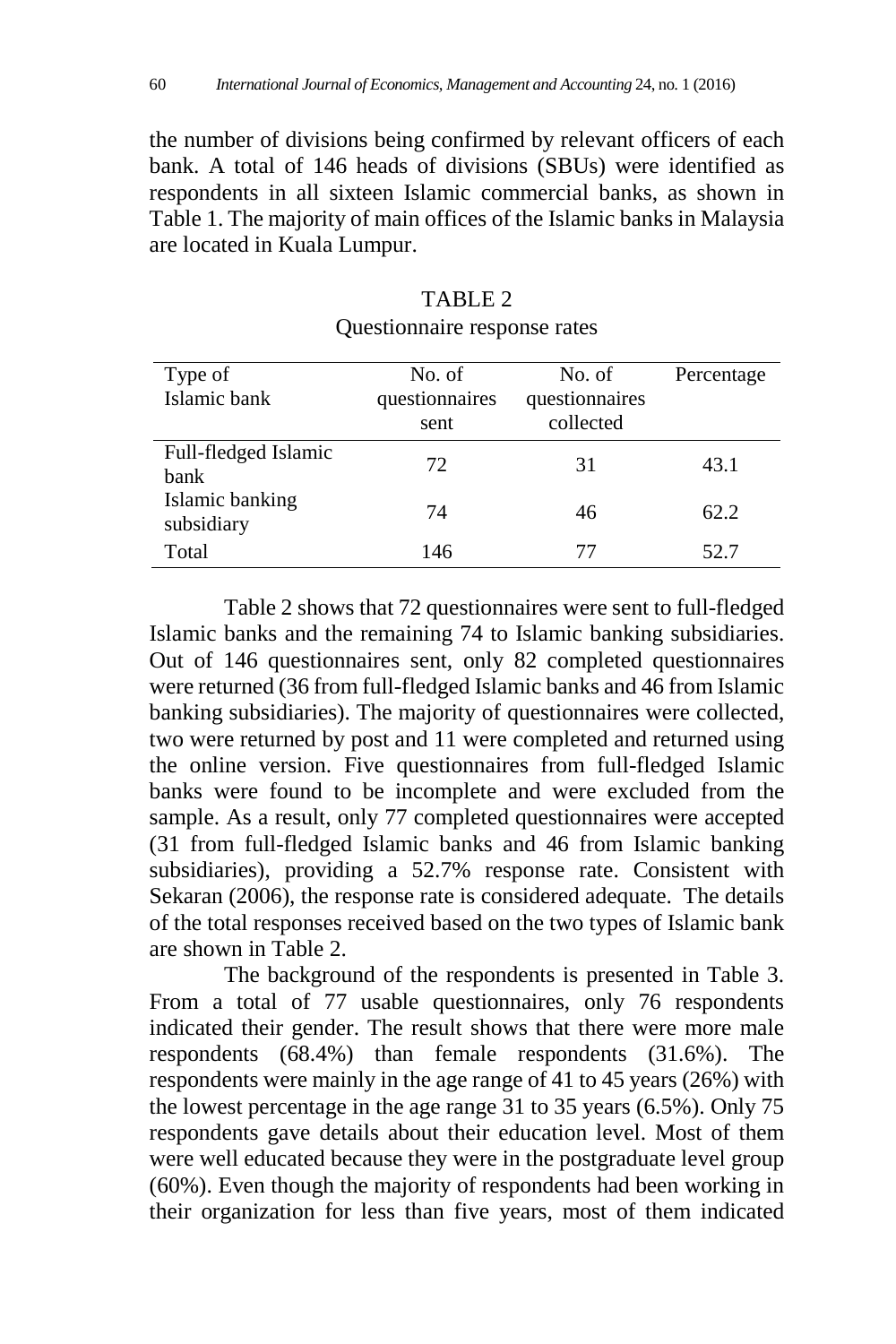seniority in terms of age and length in current position. Head officers/senior managers who have worked for their organization for at least one year would have an understanding of the market in which their SBU operates (Mia and Clarke, 1999). Since approximately 80% of the head officers have been working in their current position for 2 years and more, the selected respondents were considered acceptable because they have sufficient experience in implementing performance measures in their organization.

|                                    | Frequency $(n=77)$ | Percent  |
|------------------------------------|--------------------|----------|
| Gender                             |                    |          |
| Male                               | 52                 | 68.4     |
| Female                             | 24                 | 31.6     |
| Age                                |                    |          |
| Under 31                           | 9                  | 11.7     |
| Between $31-35$                    | 5                  | 6.5      |
| Between 36-40                      | 12                 | 15.6     |
| Between 41-44                      | 20                 | 26.0     |
| Between 45–50                      | 18                 | 23.4     |
| Above 50                           | 13                 | 16.9     |
| Education                          |                    |          |
| Undergraduate                      | 26                 | 34.7     |
| Postgraduate                       | 45                 | 60.0     |
| Others                             | 4                  | 5.3      |
| Length of service in organization  |                    |          |
| Less than 5 years                  | 39                 | 50.6     |
| Between 5-10 years                 | 15                 | 19.5     |
| Between 11-15 years                | $\overline{c}$     | 2.6      |
| Between 16-20 years                | $\overline{7}$     | 9.1      |
| Between 21-25 years                | $\overline{7}$     | 9.1      |
| More than 25 years                 | 7                  | 9.1      |
| Length of time in current position |                    |          |
| Less than 1 year                   | 16                 | 20.8     |
| Between 2–5 years                  | 46                 | 59.7     |
| Between 6-10 years                 | 14                 | 18.2     |
| Between 11–15 years                | $\theta$           | $\theta$ |
| More than 15 years                 | 1                  | 1.3      |

TABLE 3 Demographic profile of respondents

#### 3.2 MEASUREMENT OF VARIABLES

Questions on the determinants of performance measurement practices focused on the six proposed determinants of performance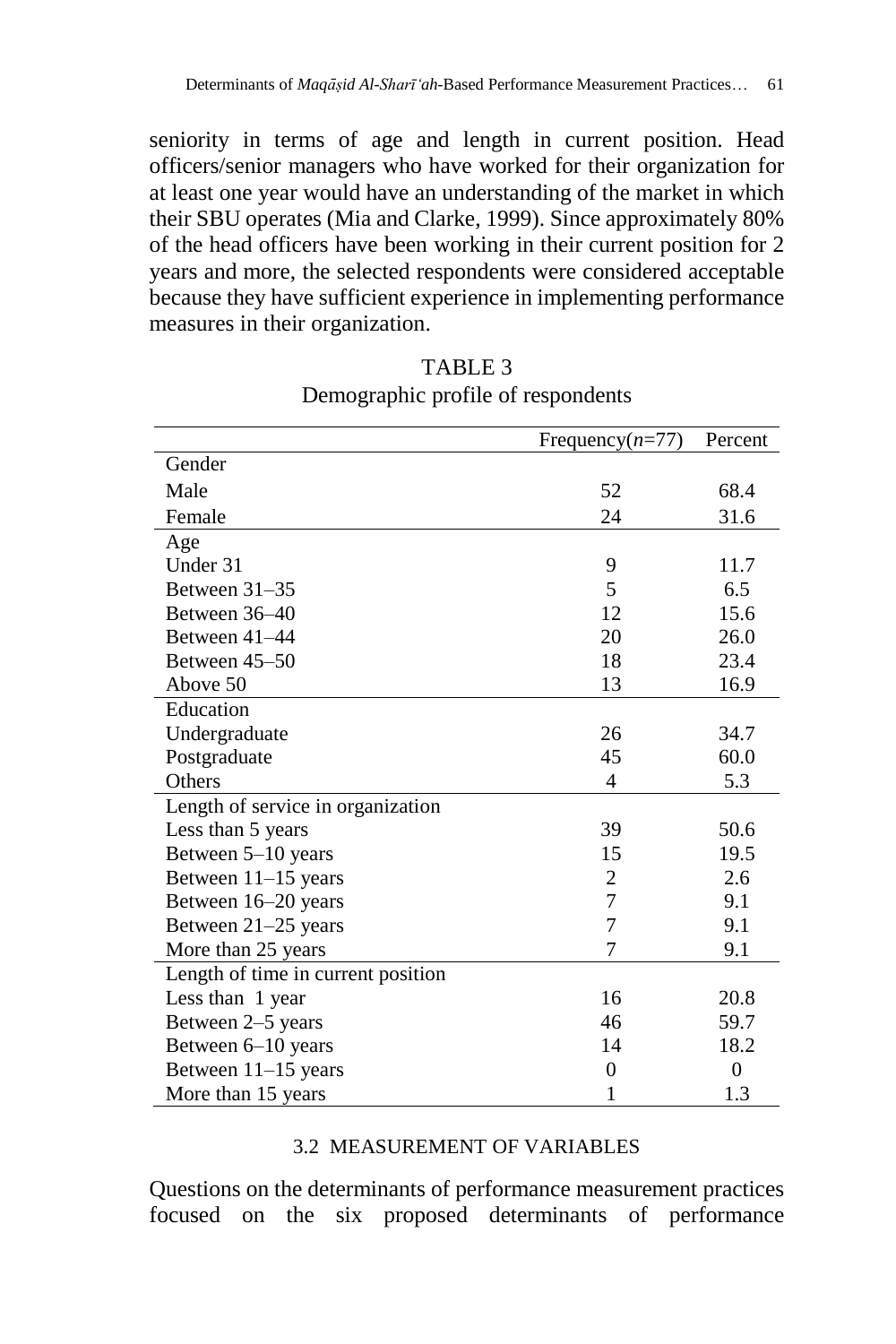measurement practices: business strategy, innovation, technological advancement, stakeholder management, regulatory compliance and intensity of competition. The choice of variables was based on previous studies. The business strategy variables were adopted from the research of Mohd Amir et al. (2010) on service-based industries; the innovation variable was based on Damanpour (1991), Das and Joshi (2007) and Henri (2006); technological advancement was based Zhu et al. (2004); the intensity of competition variables were based on Chong et al. (2005), Khandwalla (1972) and Mia and Clarke (1999); the stakeholder management variables were based on the six critical factors for managing stakeholders outlined by Yang et al. (2009). Questions for regulatory compliance were self-developed, based on analysis of the informal interviews and comments from the pilot study. Factor analysis was used to select the questions within each group of variables and the results are summarized in Table 4. For more details, please refer to Appendix 1.

| н<br>חי |
|---------|
|---------|

Factor analysis of determinants for performance measurement practices

| <b>I</b> tems                       | Eigen- | $%$ of   | Cronbach's |
|-------------------------------------|--------|----------|------------|
|                                     | value  | variance | alpha      |
| Differentiation Strategy (DS)       | 3.141  | 52.348   | 0.801      |
| Innovation (INNO)                   | 4.112  | 58.748   | 0.881      |
| <b>Communication Infrastructure</b> | 5.437  | 32.739   | 0.855      |
| Technology (CIT)                    |        |          |            |
| Communication Technology (CT)       | 1.083  | 32.465   | 0.852      |
| Stakeholder Management (SM)         | 3.132  | 52.206   | 0.795      |
| Regulatory Compliance (REG)         | 3.158  | 78.939   | 0.908      |
| Product-based Competition (PBC)     | 2.486  | 62.146   | 0.790      |
| Non-product-based Competition (NBC) | 2.571  | 64.282   | 0.781      |

Consistent with the theory, only items with loading factors > 0.60 obtained from confirmatory factor analyses were included for further testing. All items under innovation, stakeholder management, and regulatory compliance were loaded into one component. The Cronbach alphas for all determinants exceeded 0.7, indicating satisfactory internal reliability of the scale. The technological advancement determinant was loaded into two components: 'communication infrastructure technology' and 'communication technology'. Both components indicated a total variance of 32.74% and 32.47% and produced very high values of Cronbach's alpha, exceeding 0.8. The items under intensity of competition were also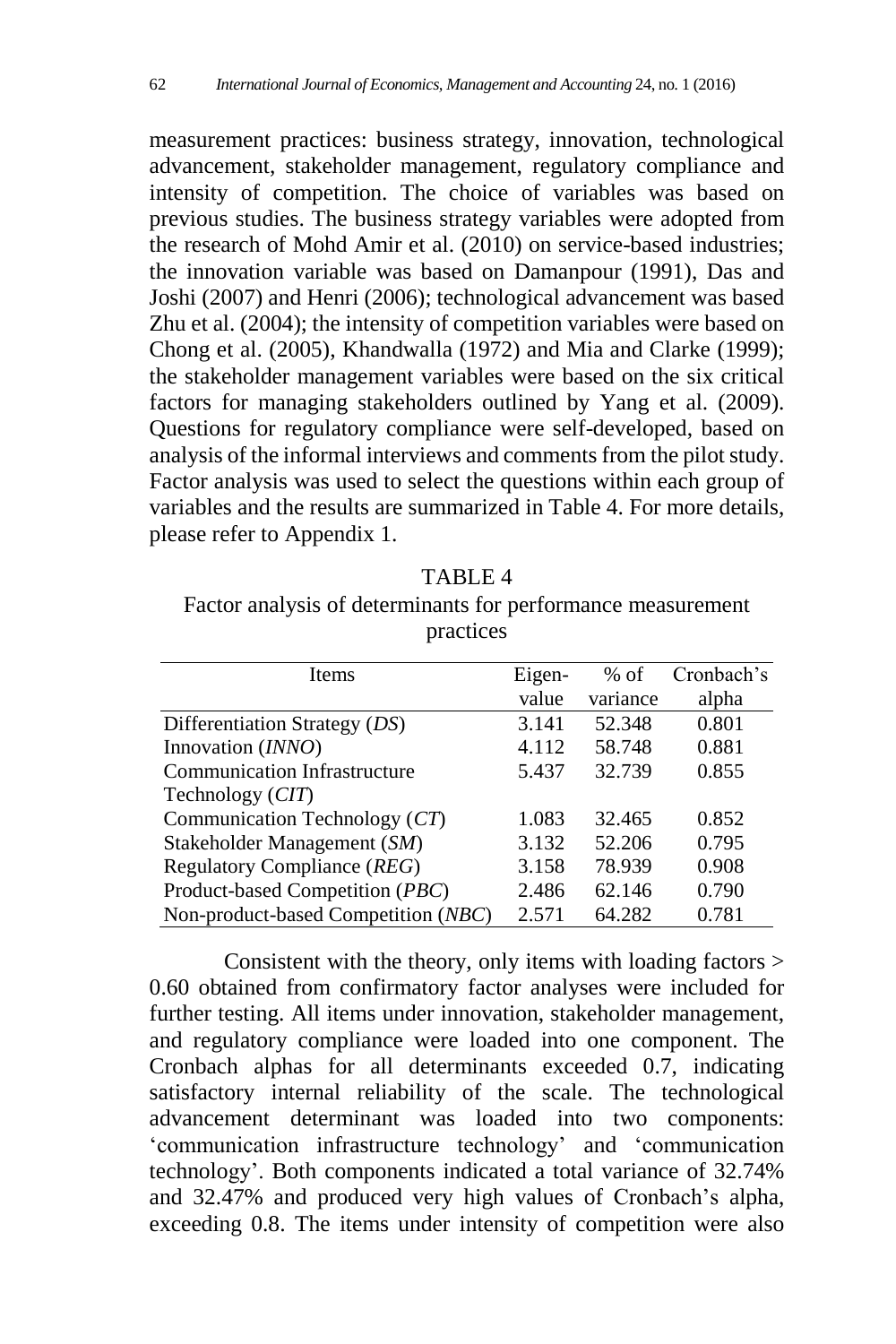loaded into two components: 'product-based competition' and 'nonproducts-based competition' with factor loading exceeding the minimum threshold and high Cronbach's alpha value reflecting reliability of the constructs.

The *Maqāsiḍ al-Sharī'ah-*based performance measures (*Maqāsiḍ* PMs) variable was developed based on the BSC framework adopted from Kaplan and Norton (1996) and *Maqāsiḍ al-Sharī'ah* framework by Mohammed et al. (2008). These measures were combined because comprehensive performance measures are essential for both strategic and operational concerns of banks. *Maqāsiḍ* PMs, developed by Mohammed et al. (2008), could not be assessed in isolation without considering other critical organizational aspects of performance. In addition, the BSC comprehensive performance measures should be integrated with the *Maqāsiḍ* PMs framework because these common but important categories of measures do not contradict *Sharī'ah* principles. Therefore the measures proposed in both studies (Kaplan and Norton, 1996; Mohammed et al. 2008) could all be considered as *Maqāsiḍ* PMs and, consequently, all these measures could act as performance indicators for how Islamic banks run their operations and activities in achieving their organizational objectives as well as *Maqāsiḍ al-Sharī'ah*. The items of *Maqāsiḍ* PMs were measured based on a seven-point interval scale ranging from 1 (not applicable) to 7 (successfully implementing). BSC measures have been tested by prior researchers including studies on the banking industry (for example, Al-Najjar and Kalaf, 2012; Wu, 2012; Zhang and Li, 2009). Measures for *Maqāsiḍ al-Sharī'ah* include the following themes: education, fairness and justice, and public interest.

Confirmatory factor analysis for each of BSC perspective measures was undertaken as shown in Table 5, producing results as expected except for 'training in instilling new skills for staff improvement', which showed low factor loading of below 0.5. For more details, please refer to Appendix 2. Nevertheless, the item was included for further analysis because it is a well-established item, as noted by Kaplan and Norton (1996). All the factors show Cronbach's alpha values above 0.8. With regard to specific *Maqāsiḍ* PMs, the education (educating the individual) measures were loaded into one component and showed a variance of 57.084% and a high Cronbach alpha of 0.797. None of the items was excluded from this variable. However, the 'interest-free products' item under the fairness and justice (promoting justice) measures was excluded from further analysis because it displayed a low factor loading. A second PCA was undertaken for fairness and justice measures after the two items were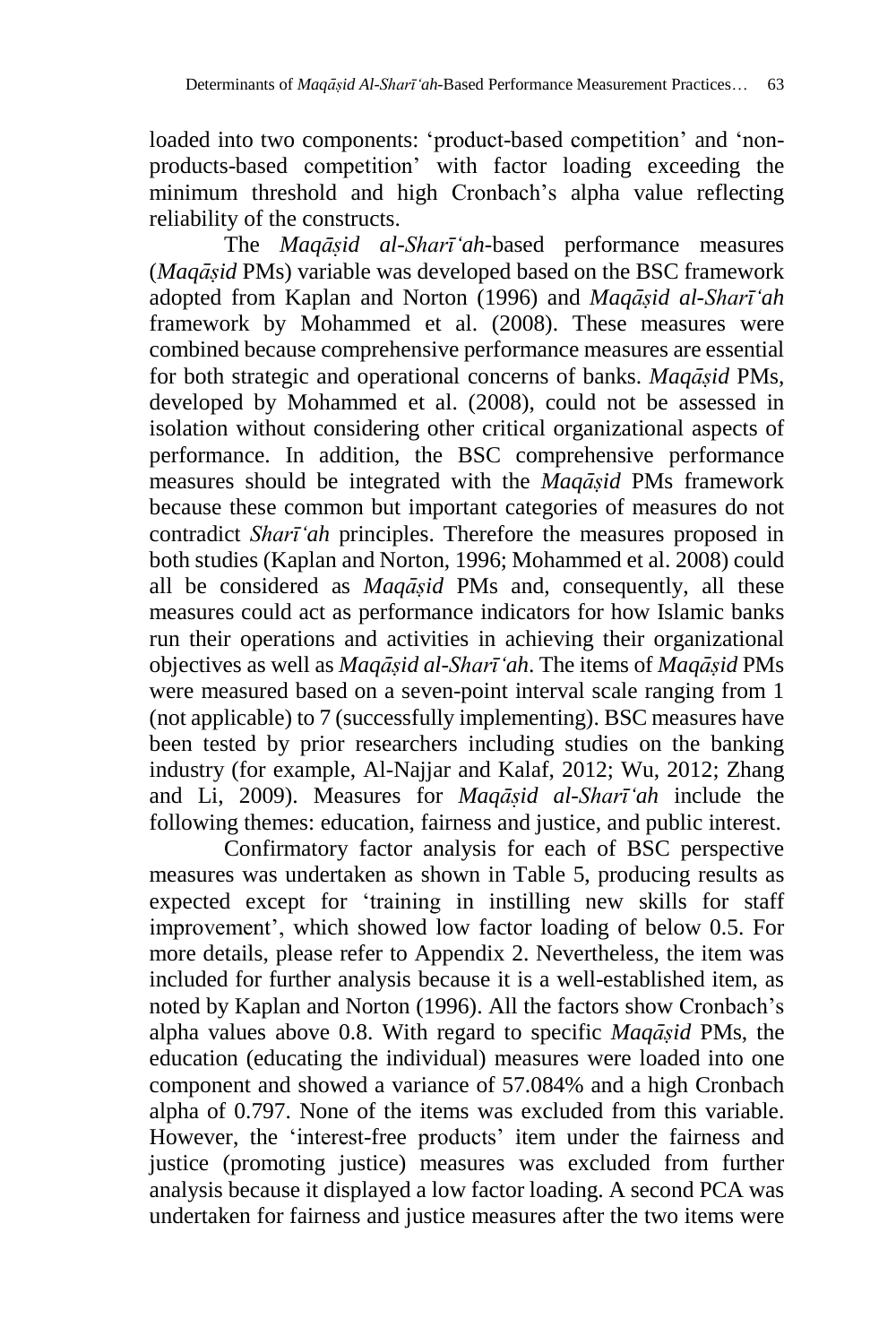dropped. As a result, the value of Cronbach's alpha increased to 0.565 with a variance of 69.71%. 'Corporate social responsibility activities' and 'collection and distribution of *zakāh* fund' were excluded from further analysis for the protection of public interest measures because of low factor loading resulting in an improved variance of 58.63% with an average Cronbach alpha value of 0.616. The performance measures index for each bank was determined by taking the mean score of all finalized items of the *Magasid* PMs in which a higher score indicates a greater use of the diverse performance measures.

| Items                                | Eigen- | $%$ of   | Cronbach's |
|--------------------------------------|--------|----------|------------|
|                                      | value  | variance | alpha      |
| Financial                            | 3.945  | 65.745   | 0.865      |
| <b>Internal Business</b>             | 2.858  | 71.453   | 0.864      |
| Learning and Development             | 3.002  | 60.039   | 0.811      |
| Employees                            | 2.451  | 49.002   | 0.733      |
| <b>Customers</b>                     | 4.090  | 81.808   | 0.924      |
| <b>Shareholders</b>                  | 4.662  | 77.025   | 0.940      |
| Education                            | 2.854  | 57.084   | 0.797      |
| <b>Fairness and Justice Measures</b> | 1.394  | 69.709   | 0.565      |
| Public Interest                      | 1.759  | 58.629   | 0.616      |

TABLE 5 Factor analysis of *Maqāsiḍ al-Sharī'ah*-based performance measures

The organizational performance items were adapted from Hoque (2004). Five items of performance were return on investment, margin on sales, capacity utilization, customer satisfaction and product quality, with a rating scale ranging from 1 (below average) to 7 (above average). The mean of all items was computed to present the performance index for each bank. Perceptual performance as measured in this study has been widely used by other accounting researchers (e.g., Chenhall and Langfield, 1998; Govindarajan and Gupta, 1985; Hoque, 2004). The respondents were asked to rate their bank's organizational performance compared to that of their competitors.

### 4. RESULTS

### 4.1 DESCRIPTIVE STATISTICS AND THE CORRELATION MATRIX

Table 6 presents the mean scores for all variables; all are greater than 5.0, indicating that the score distribution is strongly skewed toward agreement. For comprehensive performance measures, all categories of measures have a mean greater than 3.5, indicating that the score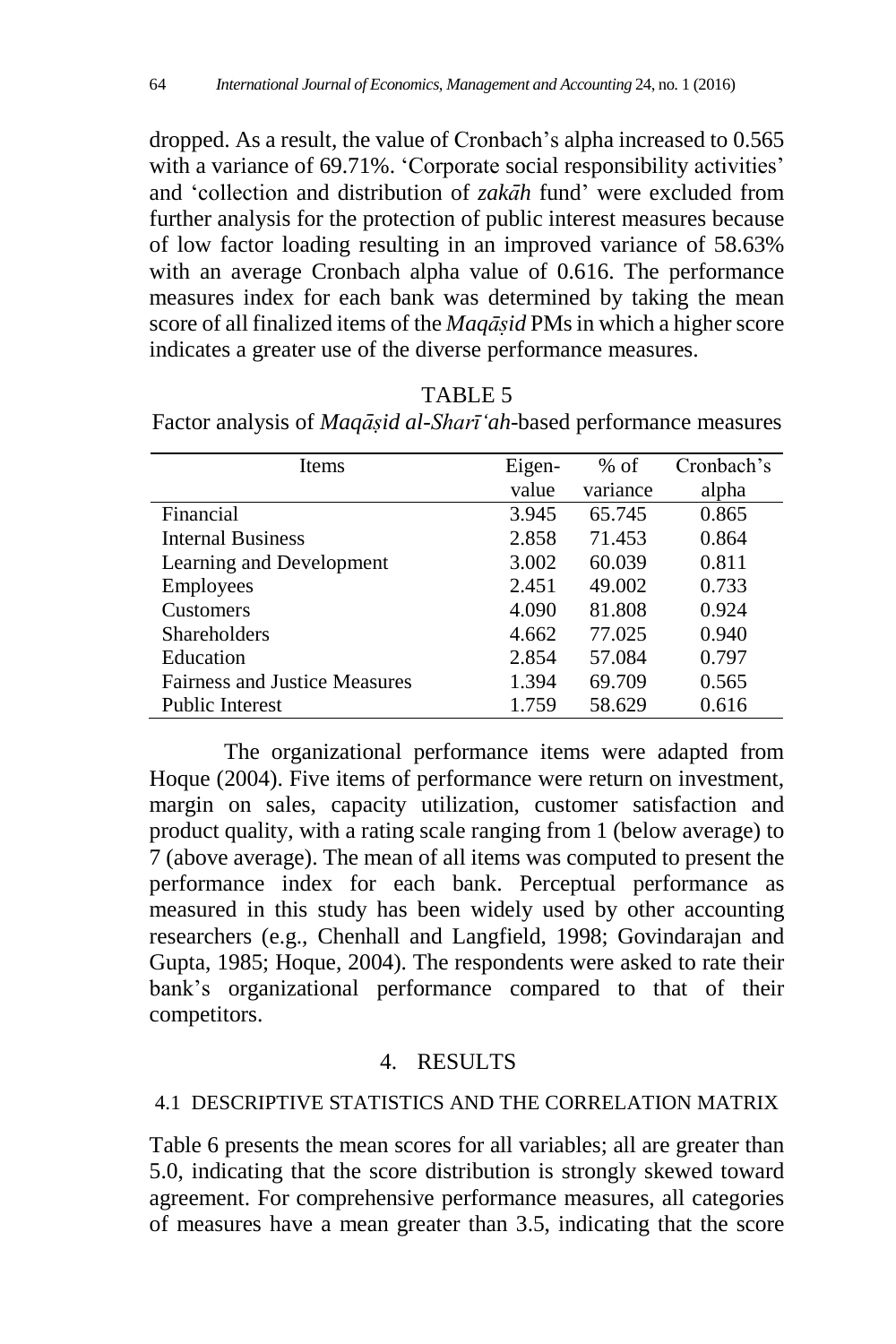distribution is skewed toward successful use of diverse performance measures including the specific *Maqāsiḍ al-Sharī'ah* measures. The finding supports prior studies in Malaysia, showing significant use of multidimensional performance measures (Mohammad and Shahwan, 2013; Ruzita and John, 2008). However, education-based measures have the lowest mean score, suggesting that the Islamic banks have not yet given education as much importance as other performance dimensions. Finally, the organizational performance variable also has a relatively high mean score of 5.13.

| Variables                             | No. of Min |      | Max  | Mean  | Std   |
|---------------------------------------|------------|------|------|-------|-------|
|                                       | Items      |      |      |       | Dev.  |
| Differentiation Strategy (DS)         | 6          | 3.67 | 7.00 | 6.055 | 0.698 |
| Innovation (INNO)                     | 7          | 3.57 | 7.00 | 5.735 | 0.738 |
| Comm. Infrastructure Technology (CIT) | 6          | 3.67 | 7.00 | 5.596 | 0.825 |
| Comm. Technology (CT)                 | 4          | 4.00 | 7.00 | 6.130 | 0.797 |
| Stakeholder Management (SM)           | 6          | 4.67 | 7.00 | 6.065 | 0.570 |
| <b>Regulatory Compliance (REG)</b>    | 4          | 2.75 | 7.00 | 6.185 | 0.929 |
| Product-based Competition (PBC)       | 4          | 2.00 | 7.00 | 5.708 | 0.787 |
| Non-product-based Competition (NBC)   | 4          | 2.00 | 7.00 | 5.582 | 0.897 |
| Financial                             | 6          | 1.00 | 7.00 | 5.955 | 1.054 |
| <b>Internal Business</b>              | 4          | 3.00 | 7.00 | 6.007 | 0.858 |
| Learning and Growth                   | 5          | 2.00 | 7.00 | 5.566 | 1.085 |
| Employees                             | 5          | 2.40 | 7.00 | 5.484 | 1.056 |
| Customers                             | 5          | 2.40 | 7.00 | 6.129 | 0.763 |
| Shareholders                          | 6          | 1.00 | 7.00 | 5.231 | 1.480 |
| Education                             | 5          | 1.60 | 7.00 | 4.816 | 1.231 |
| <b>Public Interest</b>                | 3          | 3.00 | 7.00 | 5.836 | 0.885 |
| Fairness                              | 2          | 2.00 | 7.00 | 5.714 | 0.912 |
| Performance                           | 5          | 1.00 | 7.00 | 5.128 | 1.152 |

TABLE 6 Descriptive statistics

This study seeks to identify the factors affecting *Maqāsiḍ* PM practice and their relationship to Islamic bank organizational performance in Malaysia. The correlations in Table 7 show the strong positive effect of differentiation strategy and both communication technology variables on the *Maqāsiḍ* PMs. Organizational performance is also significantly correlated with the *MS*PM. This provides preliminary support for some of the expected relationships as hypothesized. Nevertheless, Table 7 also shows that none of the correlations exceeds 0.70; thus, multicollinearity does not pose a problem in the regression model.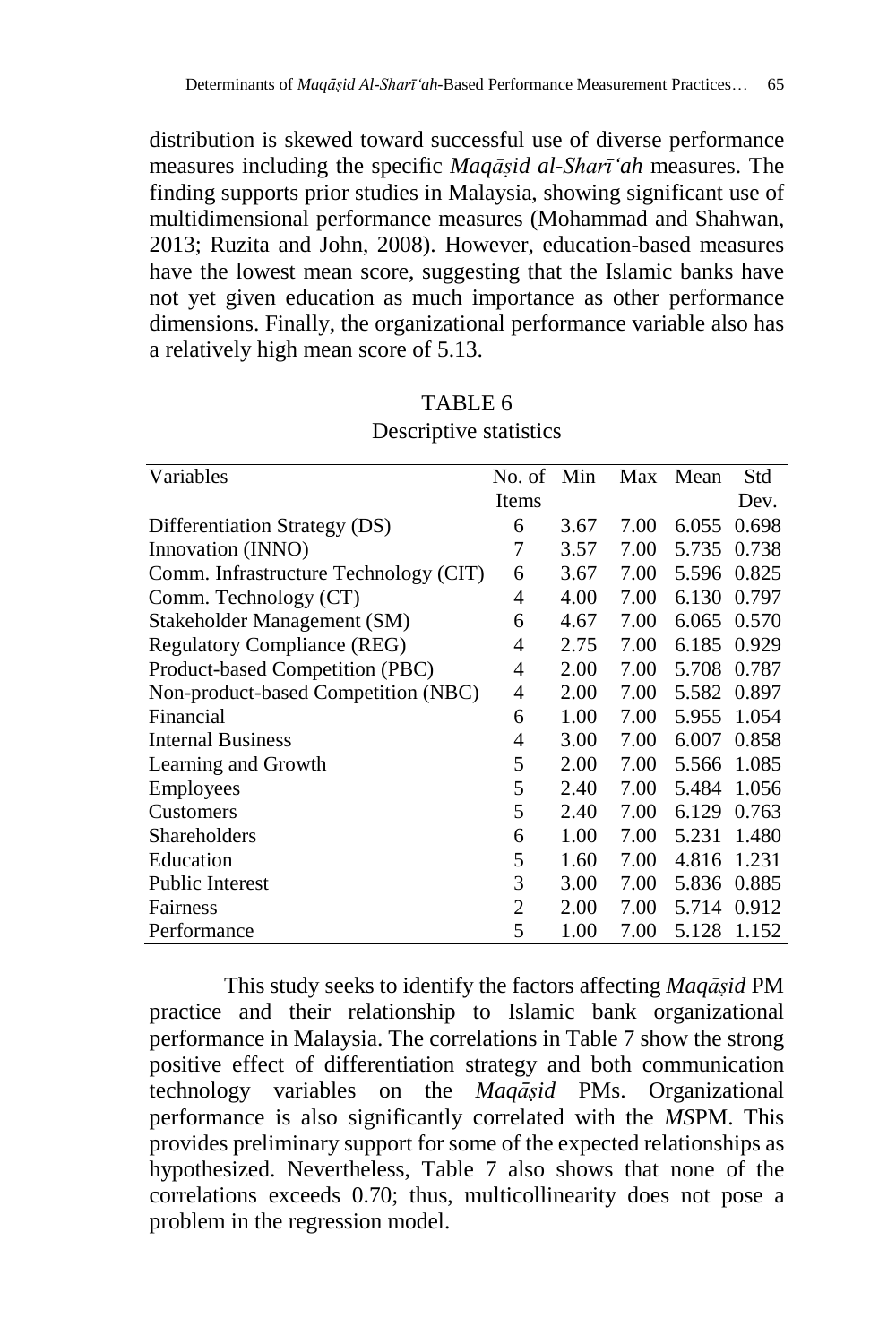|             |               |                               |                                                 | DS INNO CIT CT SM                                                      |      |      |                  | REG PBC NBC MSPM |
|-------------|---------------|-------------------------------|-------------------------------------------------|------------------------------------------------------------------------|------|------|------------------|------------------|
| <b>INNO</b> | $.578^{**}$ 1 |                               |                                                 |                                                                        |      |      |                  |                  |
| <b>CIT</b>  |               | $.397^{**}$ $.302^{**}$ 1     |                                                 |                                                                        |      |      |                  |                  |
| CT C        |               | $.285^*$ $.233^*$ $.688^{**}$ |                                                 |                                                                        |      |      |                  |                  |
| SM          |               |                               | $.376^{**}$ $.433^{**}$ $.462^{**}$ $.436^{**}$ |                                                                        |      |      |                  |                  |
| <b>REG</b>  |               |                               |                                                 | .273 .231* .177 .194 .279* 1                                           |      |      |                  |                  |
| <b>PBC</b>  |               |                               |                                                 | .460** .548** .133 .216 .196 .143 1                                    |      |      |                  |                  |
| NBC         |               |                               |                                                 | .334** .371** .038 .017 .181 .126 .669** 1                             |      |      |                  |                  |
|             |               |                               |                                                 | MSPM .236 <sup>*</sup> .107 .429 <sup>**</sup> .305 <sup>**</sup> .147 | .166 | .025 | $-.075 \qquad 1$ |                  |
| PERF        |               |                               |                                                 | $.186$ $.124$ $.332^{**}$ $.290^{*}$ $.128$ $.223$                     |      | .031 |                  | $-.185$ $.687**$ |

## TABLE 7 Correlation Matrix

Note: \*\*Correlation is significant at the 0.01 level (2-tailed)

\* Correlation is significant at the 0.05 level (2-tailed)

#### 4.2 HYPOTHESIS TESTING

Multiple regression analysis was conducted to investigate whether there is any direct relationship between the determinants of performance measurement practices and the *Maqāsiḍ* PMs of Islamic banks in Malaysia. The regression equation is as follows:

(1)  $MSPM = \beta_0 + \beta_1 DS + \beta_2 INNO + \beta_3 CIT + \beta_4 CT + \beta_5 SM$  $+\beta_6$ REG + $\beta_7$ PBC + $\beta_8$ NBC + e

Table 8 shows the result of the regression; it reveals that communication technology (CT)  $(p < 0.1$ , two tailed) and regulatory compliance (REG) ( $p < 0.1$ , two tailed) are positive and significant in influencing the practice of *Maqāsiḍ* PMs. These results provide support for H3 and H5**.** However, stakeholder management (SM) negatively impacts PMS practice with the significant standardized coefficient (Beta) of  $-0.334$  ( $p < 0.05$ , two tailed). With significant regulatory compliance, this seems to suggest that Islamic banks are more concerned with developing performance measures to manage central bank pressure than to address other stakeholders' interests. Thus, H4 is rejected. Although the standardized coefficients for DS, INNO, and CIT are insignificant and the relevant hypotheses are not supported, these variables seem to be positively associated with the *Maqāsiḍ* PMs. This implies that Islamic banks are in need of effective PMS to link their strategy, innovative initiatives and information systems. Contradictory to prior studies, competition is found to be insignificant for PMS use in Islamic banking.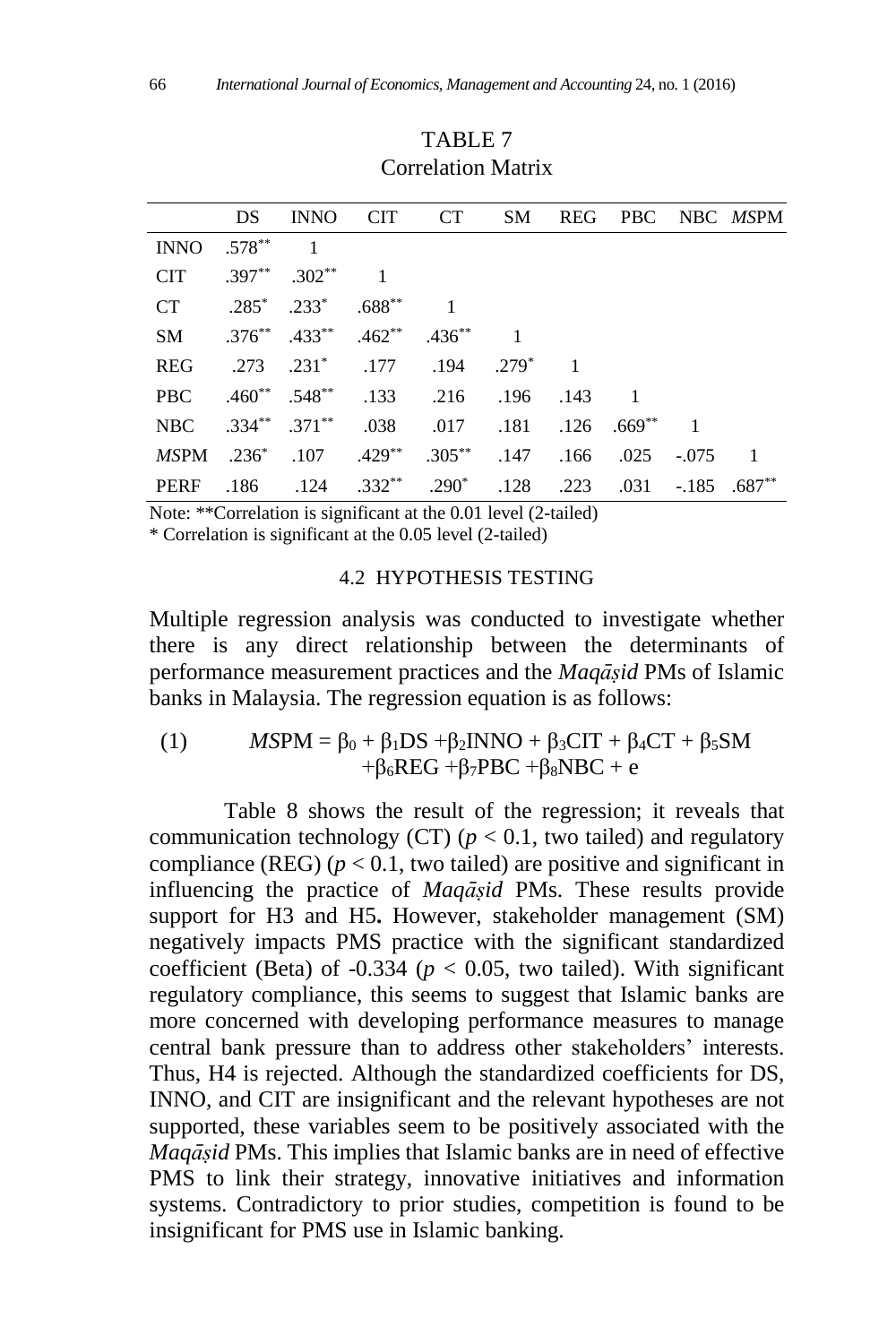| Independent Variables                            | Standardized<br>Coefficient<br>Beta | <i>p</i> -value |
|--------------------------------------------------|-------------------------------------|-----------------|
| Differentiation Strategy (DS)                    | 0.146                               | 0.365           |
| Innovation (INNO)                                | 0.125                               | 0.405           |
| Communication Infrastructure<br>Technology (CIT) | 0.200                               | 0.250           |
| Communication Technology (CT)                    | 0.289                               | 0.096           |
| Stakeholder Management (SM)                      | $-0.334$                            | 0.031           |
| <b>Regulatory Compliance (REG)</b>               | 0.229                               | 0.076           |
| Product-based Competition (PBC)                  | $-0.030$                            | 0.849           |
| Non Product-based Competition (NBC)              | 0.049                               | 0.734           |
| Adjusted $R^2$                                   | 0.237                               |                 |
| $F$ -Value                                       | 3.518                               | 0.002           |

TABLE 8 Multiple Regression Result (Dependent variable: *MS*PM)

FIGURE 2 Path Diagram

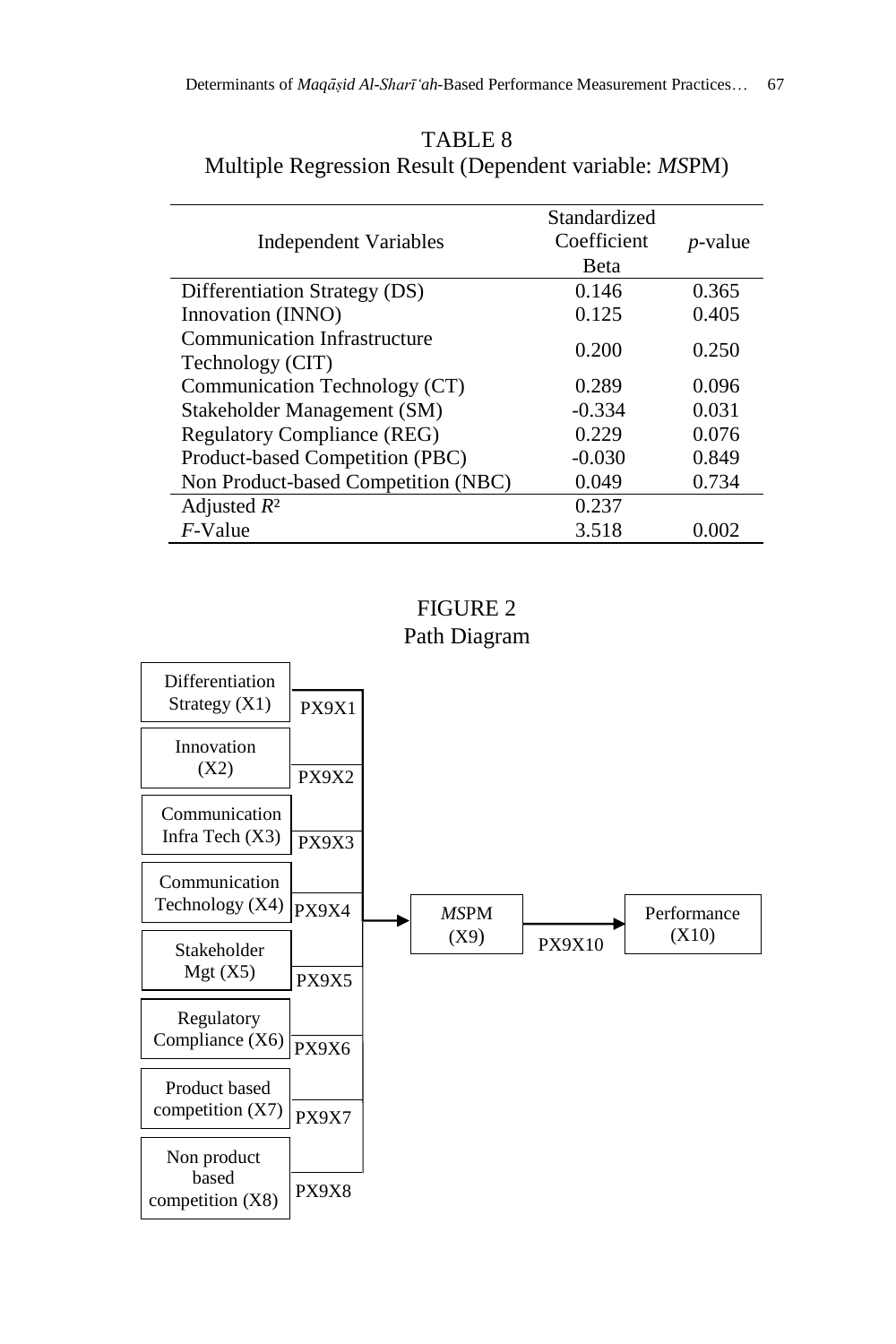In providing support for the effect of *Maqāsiḍ* PMs on organizational performance of Islamic banks, univariate regression was undertaken and the result shows significant relationship with the standardized coefficient of 0.669 ( $R<sup>2</sup> = 0.440$ ,  $p = 0.00$ ). The result suggests that increased sophistication in *Maqāsiḍ* PMs implementation increases performance of Islamic banks. This provides support for H7*.*

|                | Direct path<br>coefficient | Direct effect | $(PX10X9=0.669)$<br>Indirect path<br>Coefficient | Indirect effect | Unanalyzed<br>effects |
|----------------|----------------------------|---------------|--------------------------------------------------|-----------------|-----------------------|
| X1             |                            |               |                                                  |                 |                       |
| X <sub>9</sub> | PX9X1                      | 0.146         | N/A                                              | N/A             | 0.090                 |
| X10            | N/A                        | N/A           | PX10X9 PX9X1                                     | 0.098           | 0.088                 |
| X2             |                            |               |                                                  |                 |                       |
| X9             | PX9X2                      | 0.125         | N/A                                              | N/A             | $-0.018$              |
| X10            | N/A                        | N/A           | PX10X9 PX9X2                                     | 0.084           | 0.040                 |
| X3             |                            |               |                                                  |                 |                       |
| X <sub>9</sub> | PX9X3                      | 0.200         | N/A                                              | N/A             | 0.229                 |
| X10            | N/A                        | N/A           | PX10X9 PX9X3                                     | 0.134           | 0.198                 |
| X4             |                            |               |                                                  |                 |                       |
| X9             | PX9X4                      | 0.289         | N/A                                              | N/A             | 0.016                 |
| X10            | N/A                        | N/A           | PX10X9 PX9X4                                     | 0.193           | 0.097                 |
| X <sub>5</sub> |                            |               |                                                  |                 |                       |
| X9             | PX9X5                      | $-0.334$      | N/A                                              | N/A             | 0.481                 |
| X10            | N/A                        | N/A           | PX10X9 PX9X5                                     | $-0.223$        | 0.352                 |
| X <sub>6</sub> |                            |               |                                                  |                 |                       |
| X9             | PX9X6                      | 0.229         | N/A                                              | N/A             | $-0.063$              |
| X10            | N/A                        | N/A           | PX10X9 PX9X6                                     | 0.153           | 0.070                 |
| X7             |                            |               |                                                  |                 |                       |
| X <sub>9</sub> | PX9X7                      | $-0.030$      | N/A                                              | N/A             | 0.055                 |
| X10            | N/A                        | N/A           | PX10X9 PX9X7                                     | $-0.02$         | 0.051                 |
| X8             |                            |               |                                                  |                 |                       |
| X <sub>9</sub> | PX9X8                      | 0.049         | N/A                                              | N/A             | $-0.125$              |
| X10            | N/A                        | N/A           | PX10X9 PX9X8                                     | 0.033           | $-0.128$              |

TABLE 9 Path coefficients and decomposition of effects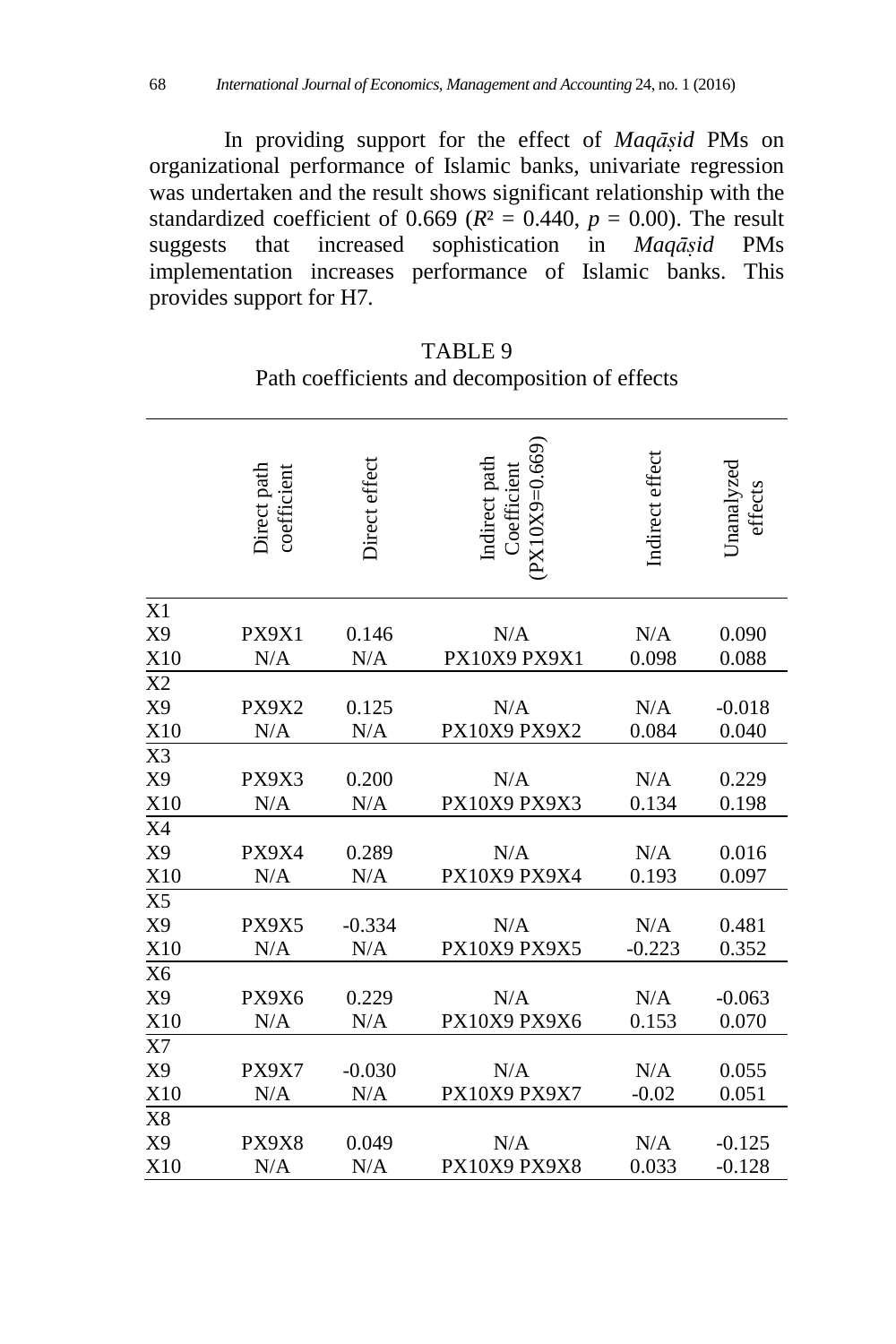Subsequently, H8 proposed that the relationships between determinants of performance measurement practices and organizational performance are indirect through *Maqāsiḍ* PMs. Adopting traditional path analysis techniques, each determinant was evaluated in order to examine its indirect effects on banks' performance. Many previous studies have used such a method of analysis (e.g., Bouwens and Abernethy, 2000; Hoque 2004; Lau and Sholihin, 2005; Sharma, 2002). Figure 2 shows the path diagram while the results of the analysis are shown in Table 9.

According to Sharma (2002), a path coefficient of 0.06 or higher indicates that a significant indirect effect exists between the variables. The results presented in Table 9 show that DS, INNO, CIT, CT, and REG have a significant positive indirect effect on organizational performance through *Maqāsiḍ* PMs. However, the results for competition (PBC and NBC) indicate that the indirect effect is insignificant, and for SM, it shows significant negative indirect effect on financial performance of the banks. Thus, H8 is partially accepted**.**

## 5. DISCUSSION AND CONCLUSION

Recognizing that Islamic bank success in achieving both economic and social performance depends on effective implementation of *Maqāsiḍ* PMs, the aim of the study is to investigate the practice of *Maqāsiḍ* PMs, determinants of its successful implementation and their impact on bank performance. The literature highlights business strategy, innovation, technological advancement, stakeholder management, regulatory compliance and intensity of competition as determinants of *Maqāsiḍ* PMs.

From the findings, Islamic banks in Malaysia provide equal emphases on all aspects of performance dimensions, including social performance measures, to form a coherent *Maqāsiḍ al-Sharī'ah-*based performance measurement system. Although a slight weakness was found for education-based measures, with the response mean of 4.81, measures for public interest and fairness share comparable response means to financial, internal business, learning and growth, employee and customer based perspectives. The empirical findings provide evidence that Islamic banks are in fact promoting the universal objectives of *al-Sharī'ah* in their activities. This contradicts the notion that Islamic banks focus on profit maximization at the expense of their contribution to society. The results of this study complement findings by Mohammed et al. (2008) that Islamic banks are practicing *Maqāsiḍ*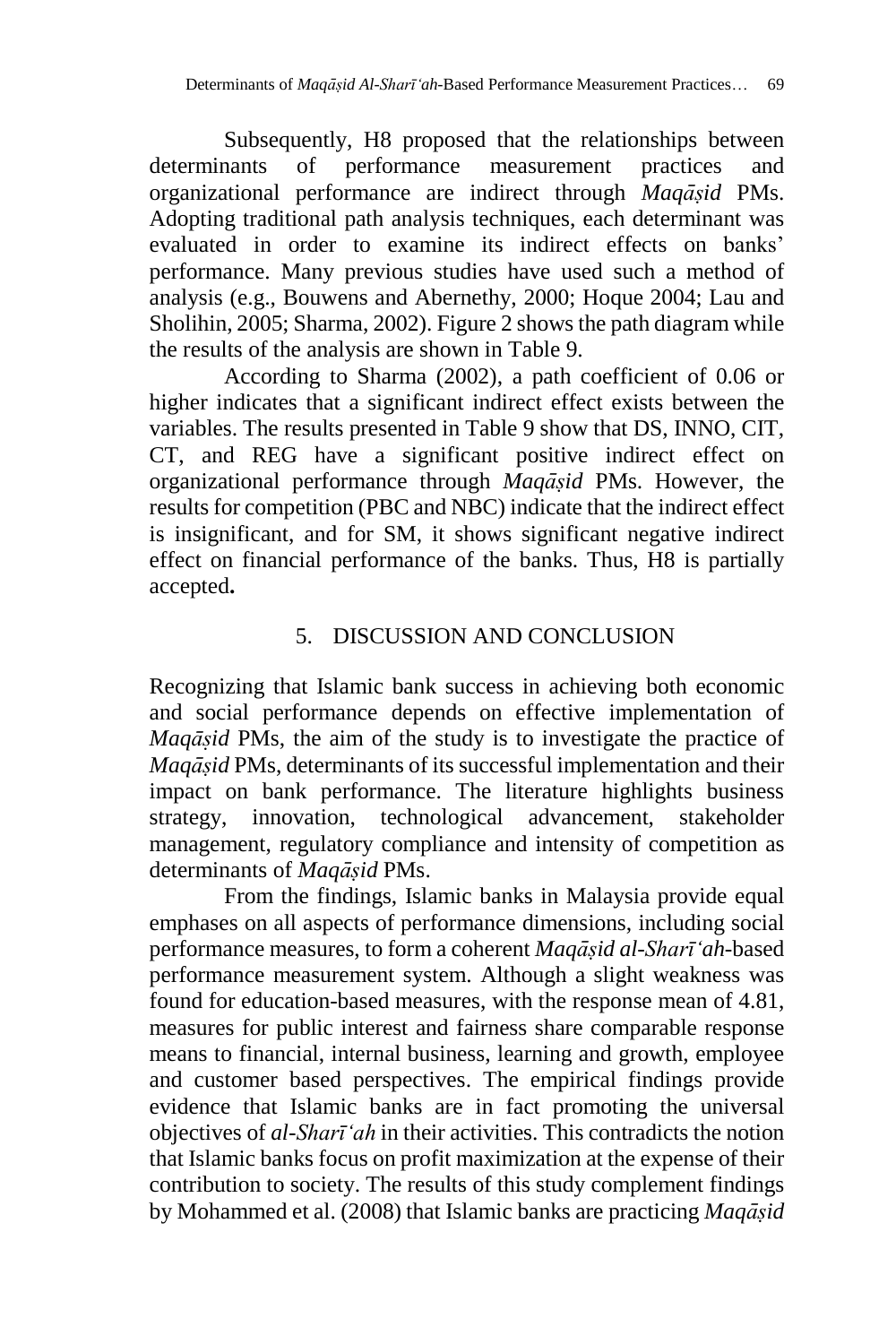PMs at different levels of sophistication. Furthermore, the findings show that *Maqāsiḍ* PMs improve organizational performance. These results support the findings of Anand et al. (2005), Davis and Albright (2004), Ittner et al. (2003) and Mohamad et al. (2013), who found that using more diverse performance measures will enhance organizational performance.

The findings show that regulatory compliance has a significant and positive relationship with the *Maqāsiḍ al-Sharī'ah*based performance measures in Islamic banks in Malaysia. These findings support Alam (2013) and Barth et al. (2013), who found that regulation affects the banking industry performance efficiency. Regulatory compliance has a significant effect because the banking industry is highly regulated and supervised by the central bank, Bank Negara Malaysia. Moreover, Islamic banking activities and operations must be in line with *Sharī'ah* (Grassa, 2013). Highlighting the important role of the central bank, the relevant regulatory framework including *Sharī'ah* supervisory committee is significant in facilitating Islamic banks' move towards the ideals of an Islamic financial system, focusing on balanced development in both economic and social dimensions. Development is only possible if the banks are equipped with the correct set of PMS (in this case, *Maqāsiḍ* PMs). Interestingly, with strong regulatory compliance, competition is found to be insignificant in implementing comprehensive performance metrics. This further highlights the distinctiveness of the banking industry, because in other sectors competition is one of the contingent factors in the adoption of contemporary PMS, as highlighted by Mohd Amir et al. (2010) and Abdul Rasid (2009). The study's results also contradict those of Mia and Clarke (1999), who showed that intensity of market competition leads to managers using more accounting information for measuring organizational performance.

Communication technology is found to directly support implementation of *Maqāsiḍ* PMs. These findings confirm those of Abdul Rasid (2009). Chenhall (2003) also claims that technological advancement contributes to PMS implementation because technology quickly provides information for an organization. Baines and Langfield-Smith (2003) also found that changes in advanced manufacturing technology have led to greater reliance on nonfinancial accounting information. However, stakeholder management is found to be negatively significant to the practice of *Maqāsiḍ* PMs and bank performance. This tends to suggest that although Islamic banks are involved in managing multiple interests of stakeholders, this involvement was based not on concern over stakeholder welfare and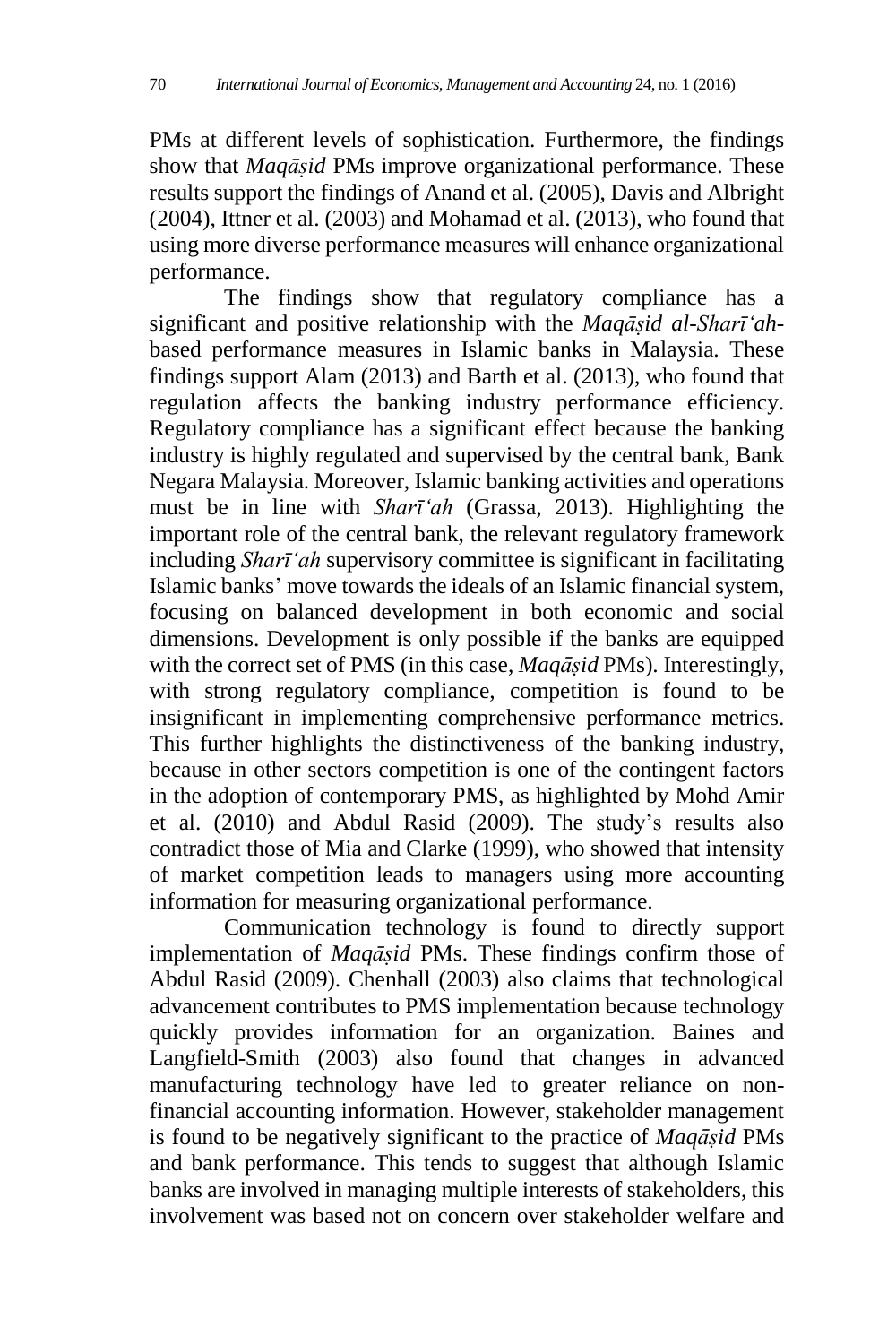was more about improving financial performance. This finding is consistent with the literature that supports stakeholder engagement as the means for organizational growth (e.g., Behery and Eldomiaty, 2010; Galbreath, 2006; Rais and Goedegebuure, 2009; Lahouel et al., 2014).

Also, the study highlights that the *Maqāsiḍ* PMs are so important for Islamic bank development because they are catalysts for the PMS determinant effectiveness in improving the banks' performance. Differentiation strategy, innovation, communication technology and regulatory compliance are all significant to improving bank performance through the use of *Maqāsiḍ* PMs. These findings are consistent with prior studies by Mohd Amir et al. (2010) who found that focusing on a differentiation strategy when implementing a PMS enhances organizational performance, and Baines and Langfield-Smith (2003), who found that technology advances improve organizational performance through greater reliance on nonfinancial accounting information. With regard to competition, however, the results of this study contrast with those of Mia and Clarke (1999) and Mohd Amir et al. (2010), who found that there is a relationship between market competition and organizational performance through the use of accounting information as well as PMS.

Although the findings of this study are subject to limitations inherent in the questionnaire survey method and limited variables identified based on the pertinent factors emerging from the current literature, they provide a useful platform for future studies. As this study focuses on Islamic banks in general, no distinction is made between fully fledged Islamic banks and Islamic banks with conventional banks as parent companies; hence future research should examine the commitment of different categories of Islamic banks in promoting the Islamic financial system objectives. Also, case studies on specific Islamic banks should be undertaken to provide deeper insight to support strong evidence that Islamic banks do implement PMS to uphold the *Maqāsiḍ al-Shari'ah*. Case studies may be able to elaborate further specific variables affecting the practice of *Maqāsiḍ* PMs.

In conclusion, this study provides strong evidence that, contrary to the contemporary scepticism, Islamic banks in Malaysia are indeed promoting and committed to achieving *Maqāsiḍ al-Sharī'ah* with the relevant performance measures in place. With communication technology and regulatory compliance, use of *Maqāsiḍ al-Sharī'ah* based performance measures as banks'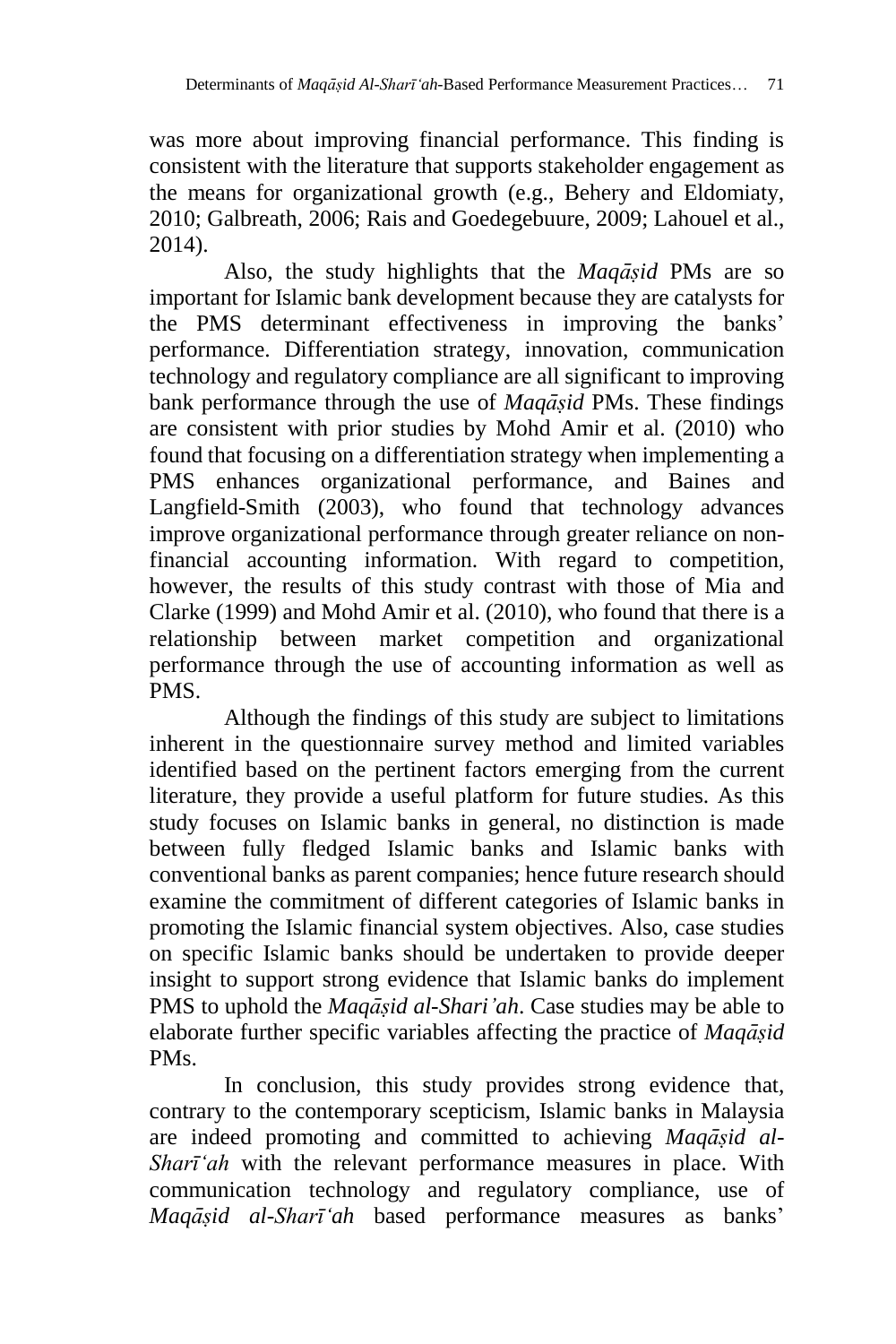performance drivers becomes more potent. This guarantees effective mobilization of innovation, technology and the right strategy to improve Islamic bank performance.

#### **REFERENCES**

- Abernethy, M.A., and A. Lillis. "The Impact of Manufacturing Flexibility on Management Control System Design." *Accounting, Organization and Society* 20, no. 4 (1995): 241- 58.
- Abdul Majid, M., and M.K. Hassan. "The Impact of Foreign-Owned Islamic Banks and Islamic Bank Subsidiaries on The Efficiency and Productivity Change of Malaysian Banks." *Islamic Econ.* 24, no. 2 (2011): 147-74.
- Abdul Rahman, A.R. *An Introduction to Islamic Accounting Theory and Practice.* Kuala Lumpur: CERT Publication, 2010.
	- \_\_\_\_\_\_. "Ethics in Accounting Education: Contribution of Islamic Principle of Maṣlahah. ̣ " *IIUM Journal of Economics and Management* 11, no.1 (2003): 31-49.
- Abdul Rasid, S.Z. "Management Accounting System in Financial Institutions: Influencing Factors, Organizational Performance and Risk Management." PhD dissertation, International Islamic University Malaysia, 2009.
- \_\_\_\_\_\_, and A.R. Abdul Rahman. "Management Accounting Systems in Islamic and Conventional Financial Institutions in Malaysia." *Journal of Islamic Accounting and Business Research* 2, no. 2 (2011): 153-76.
- Abdul Razak, D., and Y. Ismail. "Diminishing Partnership: Bankers Strategic Response to Shariah Compliant Home Financing." *International Journal of Economics, Management and Accounting, Supplementary Issue* 19 (2011): 177-96.
- Abu Bakar, M., and A. Abd Ghani. "Towards Achieving the Quality of Life in the Management of Zakat Distribution to the Rightful Recipients (the Poor and Needy)." *International Journal of Business and Social Science* 2 (2011): 237-45.
- Ahmad, S., and A.R. Abdul Rahman. "The Efficiency of Islamic and Conventional Commercial Banks in Malaysia." *International Journal of Islamic and Middle Eastern Finance and Management* 5, no. 3 (2012): 241-53.
- Al-Najjar, S.M. and K.H. Kalaf. "Designing a Balanced Scorecard to Measure a Bank's Performance: A Case Study." *International Journal of Business Administration* 3, no. 4 (2012): 44-53.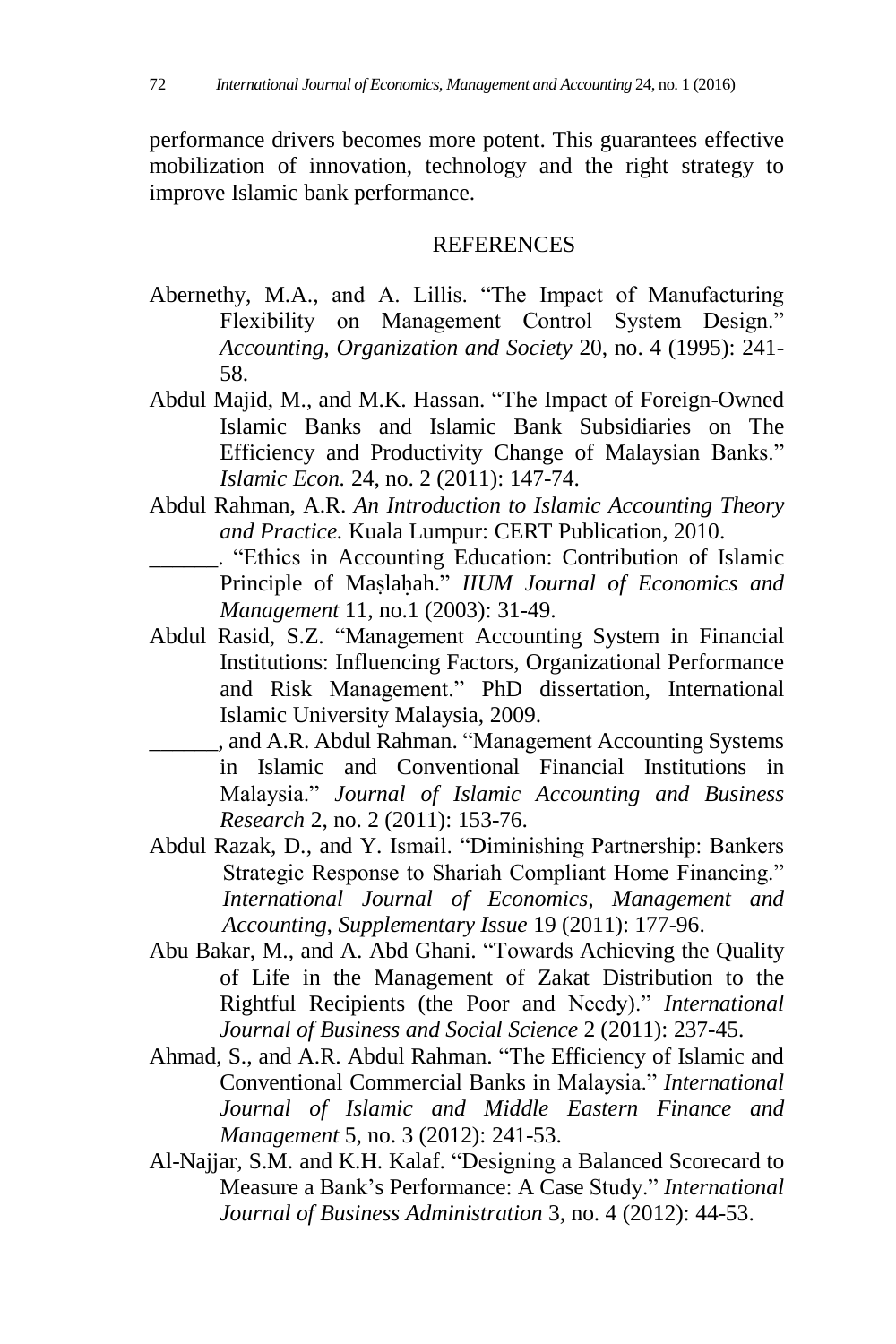- Alam, N. "Impact of Banking Regulation on Risk and Efficiency in Islamic Banking." *Journal of Financial Reporting and Accounting* 11, no. 1 (2013): 29-50.
- Anand, M., B.S. Sahay and S. Saha. "Balance Scorecard in Indian Companies." *Vikalpa* 30, no. 2 (2005): 11-25.
- Baines, A., and K. Langfield-Smith. "Antecedents to Management Accounting Change: A Structural Equation Approach." *Accounting, Organizations and Society* 28 (2003): 675–98.
- Bank Negara Malaysia. "Sharī'ah Governance Framework, 2010". [http://www.bnm.gov.my/guidelines/05\\_shariah/02\\_Shariah\\_](http://www.bnm.gov.my/guidelines/05_shariah/02_Shariah_Governance_Framework_20101026.pdf) [Governance\\_Framework\\_20101026.pdf](http://www.bnm.gov.my/guidelines/05_shariah/02_Shariah_Governance_Framework_20101026.pdf)*.*  $\therefore$  2014. http://www.bnm.gov.my.
- Barth, J.R., C. Lin, Y. Ma, J. Seade, and F.M. Song. "Do Bank Regulation, Supervision and Monitoring Enhance or Impede Bank Efficiency?" *Journal of Banking and Finance* 37 (2013): 2879-92.
- \_\_\_\_\_\_, G. Caprio, and R. Levine. "Bank Regulation and Supervision: What Works Best?" *Journal of Financial Intermediation* 13 (2004): 205-48.
- Bastian, E., and M. Muchlish. "Perceived Environment Uncertainty, Business Strategy, Performance Measurement Systems and Organizational Performance." *Social and Behavioral Sciences* 65 (2012): 787-92.
- Beck, T., A. Demirgüç-Kunt, and O. Merrouche. "Islamic vs. Conventional Banking: Business Model, Efficiency and Stability." *Journal of Banking & Finance* 37 (2013): 433-47.
- Behery, M.H., and T.I. Eldomiaty. "Stakeholder-Oriented Banks and Bank Performance: Perspectives from International Business Management." *International Journal of Commerce and Management* 20, no. 2 (2010): 120-50.
- Bledsoe, N.L., and R.W. Ingram. "Customer Satisfaction Through Performance Evaluation." *Journal of Cost Management*, (Winter, 1997): 43-5.
- Bouwens, J., and M.A. Abernethy. "The Consequences of Customization on Management Accounting System Design." *Accounting, Organizations and Society* 25 (2000): 221–41.
- Brignall, S., and J. Ballantine. "Performance Measurement in Service Businesses Revisited." *International Journal of Service Industry Management* 7, no. 1 (1996): 6-31.
- Chenhall, R.H. "Management Control Systems Design within its Organizational Context: Findings from Contingency-Based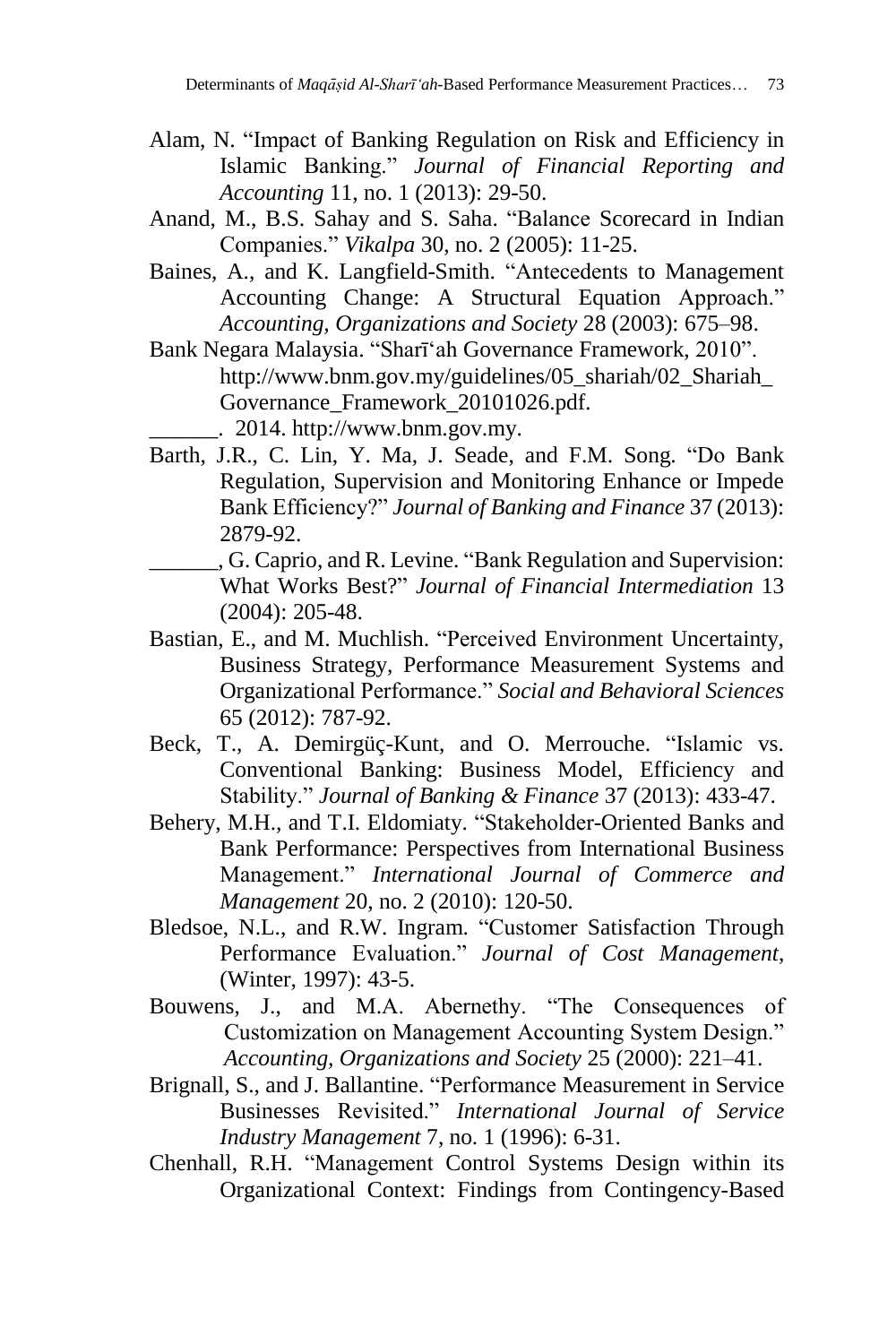Research and Directions for the Future." *Accounting, Organizations and Society* 28, no. 2-3 (2003): 127-68.

\_\_\_\_\_\_, and D. Morris. "The Impact of Structure, Environment, and Interdependence on the Perceived Usefulness of Management Accounting Systems." *The Accounting Review* 61, no. 1 (1986): 16-35.

\_\_\_\_\_\_, and K. Langfield-Smith. "Factors Influencing the Role of Management Accounting in the Development of Performance Measures within Organizational Change Program." *Management Accounting Research* 9, no. 4 (1998): 361-86.

\_\_\_\_\_\_. "Multiple Perspectives of Performance Measures." *European Management Journal* 25, no. 4 (2007): 266-82.

- Chong, V.K., I.R.C. Eggleton, and M.K.C. Leong "The Impacts of Market Competition and Budgetary Participation on Job Performance and Job Satisfaction: A Research Note." *The British Accounting Review* 37(2005): 115-33.
- Cumby, J., and J. Conrod. "Non-Financial Performance Measures in the Canadian Biotechnology Industry." *Journal of Intellectual Capital* 2, no. 3 (2001): 261-72.
- Damanpour, F. "Organizational Innovation: A Meta-Analysis of Effects of Determinants and Moderators." *Academy of Management Journal* 34, no. 3 (1991): 555-90.
- Dangolani, S.K. "The Impact of Information Technology in Banking System: A Case Study in Bank Keshavarzi, Iran." *Procedia-Social and Behavioral Sciences* 30 (2011): 13-6.
- Das, S.R., and M.P. Joshi. "Process Innovativeness in Technology Services Organization: Roles of Differentiation Strategy, Operational Economy and Risk Taking Propensity." *Journal of Operation Management* 25, no. 3 (2007): 643-60.
- Davis, S., and T. Albright. "An Investigation of the Effect of Balanced Scorecard Implementation on Financial Performance." *Management Accounting Research* 15 (2004): 135–53.
- Deng, Q., W.P. Wong, H.P. Wooi, and C.M. Xiong. "An Engineering Method to Measure the Bank Productivity Effect in Malaysia During 2001-2008." *System Engineering Procedia* 2 (2011): 1-11.
- Dusuki, A.W., and N.I. Abdullah. "Why Do Malaysian Customers Patronize Islamic Banks." *International Journal of Bank Marketing* 25, no. 3 (2007): 142-60.
- Eljelly, A.M.A., and A.A. Elobeed. "Performance Indicators of Banks in a Total Islamic Banking System: The Case of Sudan."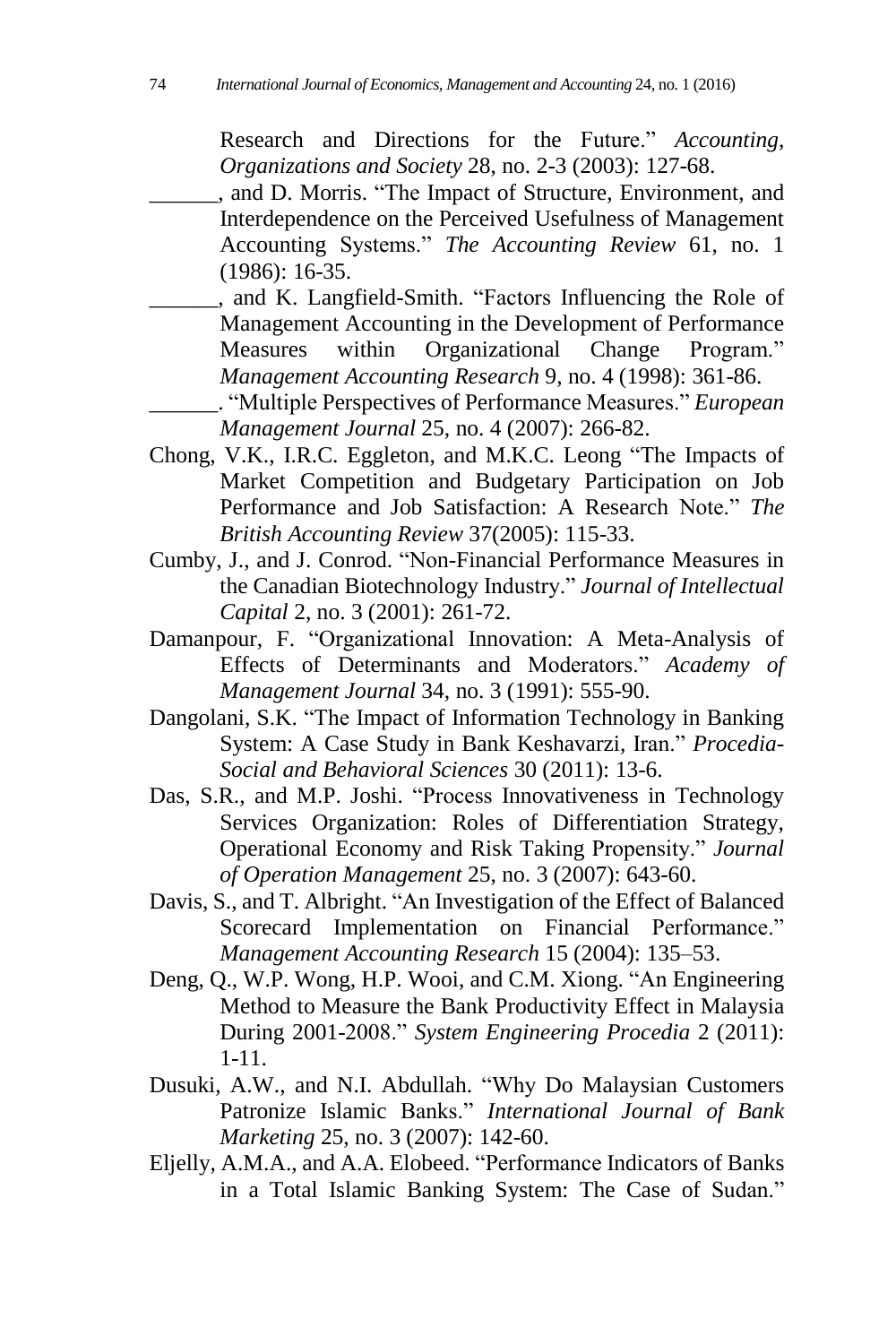*International Journal of Islamic and Middle Eastern Finance and Management* 6, no. 2 (2013): 142-55.

- Farook, S., M.K. Hassan, and R. Lanis. "Determinants of Corporate Social Responsibility Disclosure: The Case of Islamic Banks." *Journal of Islamic Accounting and Business Research* 2, no. 2 (2011): 114-41.
- Fleming, D.M., C.W. Chan, and G. Chen. "Strategy, Performance-Measurement Systems, and Performance: A Study of Chinese Firms." *The International Journal of Accounting* 44 (2009): 256-78.
- Franceschini, F., M. Galetto, and E. Turina. "Techniques for Impact Evaluation of Performance Measurement Systems." *International Journal of Quality & Reliability Management* 30, no. 2 (2013): 197-220.
- Galbreath, J. "Does Primary Stakeholder Management Positively Affect the Bottom Line? Some Evidence from Australia." *Management Decision* 44, no. 8 (2006): 1106-21.
- Govindarajan, V., and A.K. Gupta. "Linking Control Systems to Business Unit Strategy: Impact on Performance." *Accounting, Organizations and Society* 10, no. 1 (1985): 51-66.
- Grassa, R. "Shariah Supervisory System in Islamic Financial Institutions. New Issues and Challenges: A Comparative Analysis between Southeast Asia Models and GCC Models." *Humanomics* 29, no. 4 (2013): 333-48.
- Hall, M. "The Effect of Comprehensive Performance Measurement Systems on Role Clarity, Psychological Empowerment and Managerial Performance." *Accounting, Organizations and Society* 33, no. 2 (2008): 141-63.
- Hasan, Z. "In Search of the Perceptions of the *Sharī'ah* Scholars on the *Sharī'ah* Governance System." *International Journal of Islamic and Middle Eastern Finance and Management* 7, no. 1 (2014): 22-36.
- Henri, J.F. "Organizational Culture and Performance Measurement Systems." *Accounting, Organizations and Society* 31, no. 1 (2006): 77-103.
- Hillman, A.J., and G.D. Keim. "Shareholder Value, Stakeholder Management, and Social Issues: What's the Bottom Line?" *Strategic Management Journal* 22 (2001): 125-39.
- Hoque, Z. "A Contingency Theory Model of the Association Between Strategy, Environmental Uncertainty and Performance Measurement: Impact on Organization Performance." *International Business Review* 13 (2004): 485-502.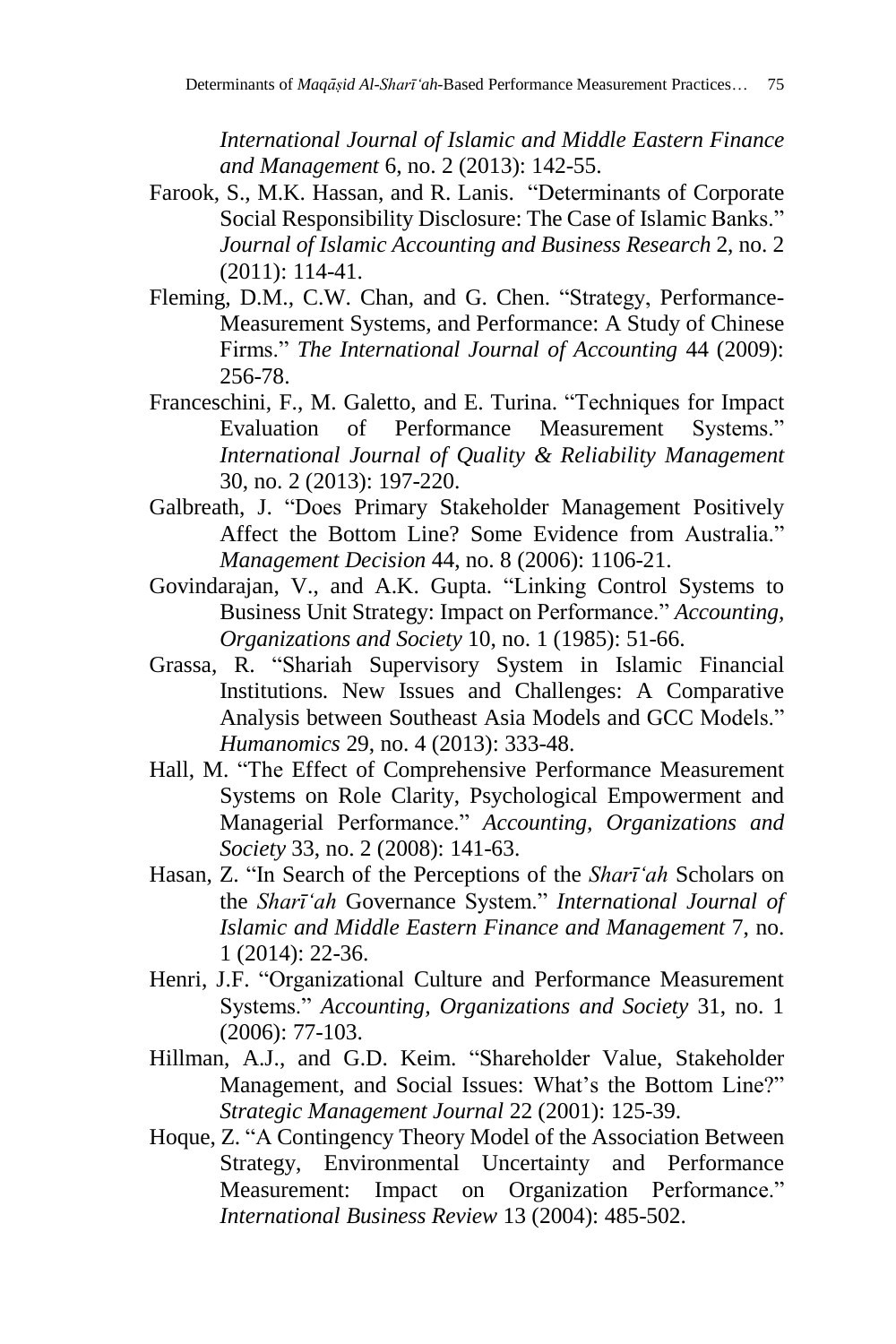- Ibrahim, B.D.A. "The "Missing Links" between Islamic Development Objectives and the Current Practice of Islamic Banking - the Experience of the Sudanese Islamic Banks (SIBs)." *Humanomics* 22, no. 2 (2006): 55-66.
- Indjejikian, R.J., and M. Matejka. "Organizational Slack in Decentralized Firms: The Role of Business Unit Controllers." *The Accounting Review* 81, no. 4 (2006): 849-72.
- Iqbal, Z., and A. Mirakhor. *Introduction to Islamic Finance: Theory and Practice.* Singapore: John Wiley and Sons (Asia), 2007.
- Ittner, C.D., D.F. Larcker, and T. Randall. "Performance Implications of Strategic Performance Measurement in Financial Services Firms." *Accounting, Organisations and Society* 28 (2003): 715-41.
- Johansson, P. "Implementing Stakeholder Management: A Case Study at a Micro-Enterprise." *Measuring Business Excellence* 12, no. 3 (2008): 33-43.
- Kaplan, R.S., and D.P. Norton. "Using the Balance Scorecard as a Strategic Management System." *Business Harvard Review* (Jan-Feb, 1996): 75-85.
- Khan, M.S., and A. Mirakhor. "The Financial System and Monetary Policy in an Islamic Economy." *Journal of King Abdulaziz University: Islamic Economics* 1 (1989): 39-57.
- Khandwalla, P.N. "The Effect of Different Types of Competition on the Use of Management Controls.' *Journal of Accounting Research* (Autumn, 1972): 275-85.
- Lahouel, B.B., J. Peretti, and D. Autissie. "Stakeholder Power and Corporate Social Performance: The Ownership Effect." *Corporate Governance* 14, no. 3 (2014): 368-81.
- Langfield-Smith, K. "Management Accounting Control Systems and Strategy: A Critical Review." *Accounting, Organizations and Society* 2, no. 2 (1997): 207-32.
- Lau, C.M., and E. Berry. "Nonfinancial Performance Measures: How Do They Affect Fairness of Performance Evaluation Procedures?" In *Performance Measurement and Management Control: Innovative Concepts and Practices*, edited by Marc J. Epstein, Jean-François Manzoni, and Antonio Davila, 285- 307. Bingley, UK: Emerald Group Publishing Limited, 2010.
	- \_\_\_\_\_, and M. Sholihin. "Financial and Nonfinancial Performance Measures: How Do They Affect Job Satisfaction?" *The British Accounting Review* 37 (2005): 389-413.

Law of Malaysia*, Islamic Financial Service Act,* 2013.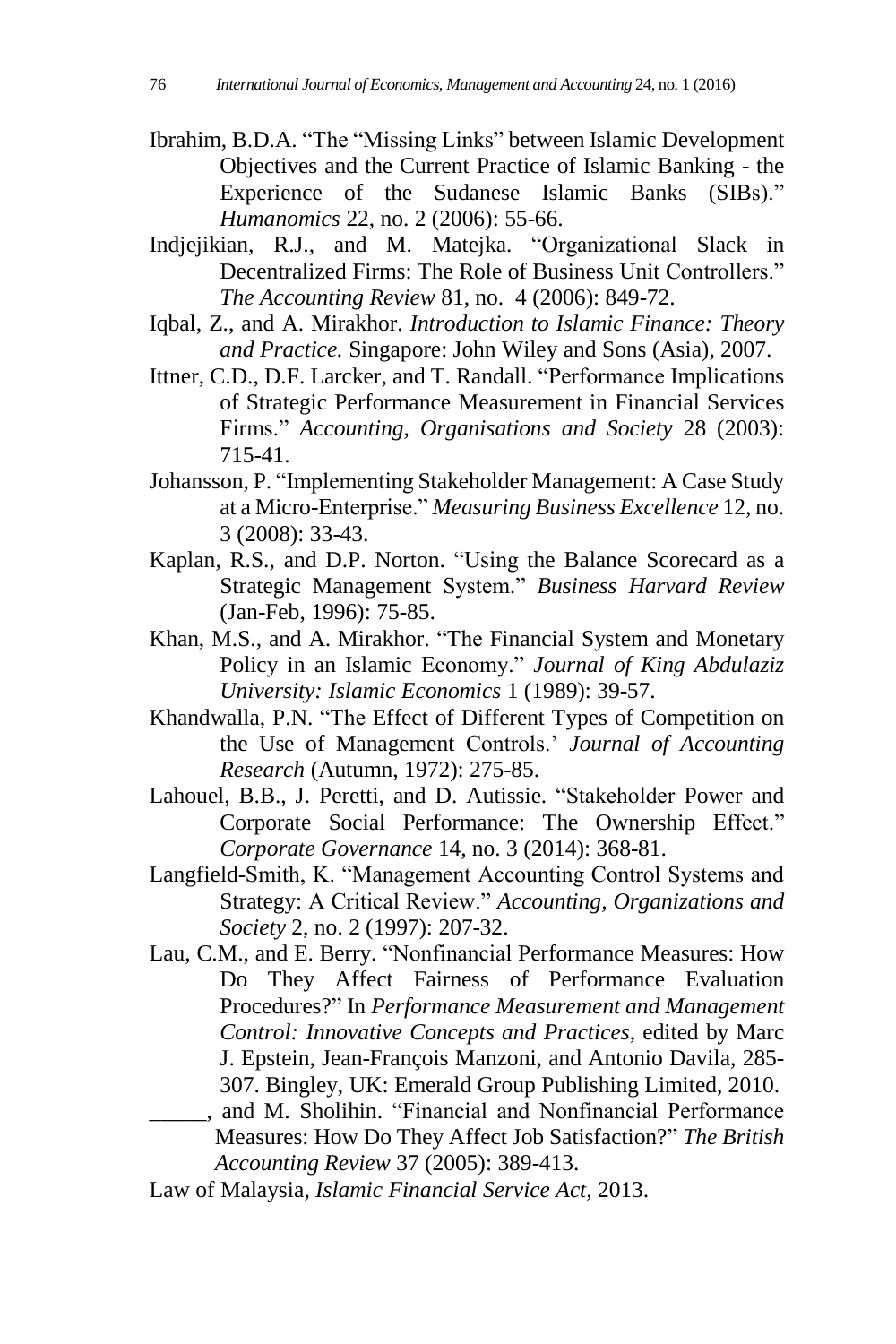- Lewis, M.K. "Islam and Accounting." *Accounting Forum* 25, no. 2 (2001): 104-27.
- Lo, Y.H. "Stakeholder Management in the Chinese Hotel Industry: The Antecedents and Impacts." *International Journal of Contemporary Hospitality Management* 25, no. 4 (2013): 470- 90.
- Markus, R.M. "Driving Force: Key to Strategy." *Strategy & Leadership* 9, no. 6 (1981): 24–7.
- Mia, L., and B. Clarke. "Market Competition, Management Accounting Systems and Business Unit Performance." *Management Accounting Research* 10 (1999): 137-58.
- Mohamad, M.H.S., F. Ali, and A. Mohd Amir. "Role of Organisational Culture on Performance Measurement Practice: The Case of Malaysian Manufacturing Firms." *Afro-Asian Journal Finance and Accounting* 3, no. 4 (2013): 297- 318.
- Mohamed, E.K.A. "Multidimensional Performance Measurement in Islamic Banking." *Global Journal of Business Research* 4, no. 3 (2010): 47-60.
- Mohammad, O.M., and S. Shahwan. "The Objective of Islamic Economic and Islamic Banking in Light of *Maqāsiḍ Al-Sharī'ah*: A Critical Review." *Middle-East Journal of Scientific Research* 13 (2013): 75-84.
- Mohammed, M.O., D. Abdul Razak, and F. Md. Taib "The Performance Measures of Islamic Banking Based on the *Maqāsiḍ* Framework." Paper presented at the *International Accounting Conferences IV*, Putrajaya, 25 June 2008.
- Mohd Amir, A. "The Indirect Effects of PMS Design on Malaysian Service Firms' Characteristics and Performance." *Asian Review of Accounting* 19, no. 1 (2011): 31-49.
- \_\_\_\_\_\_, N.N. Nik Ahmad, and M.H.S. Mohamad. "An Investigation on PMS Attributes in Service Organizations in Malaysia." *International Journal of Productivity and Performance Management* 59, no. 8 (2010): 734-56.
- Moneva, J.M., J.M. Rivera-Lirio, and M.J. Munoz-Torres. "The Corporate Stakeholder Commitment and Social and Financial Performance." *Industrial Management and Data Systems* 107, no. 1 (2007): 84-102.
- Munir, R., K. Baird, and S. Parera. "Performance Measurement System Change in an Emerging Economy Bank." *Accounting, Auditing and Accountability Journal* 26, no. 2 (2013): 196- 233.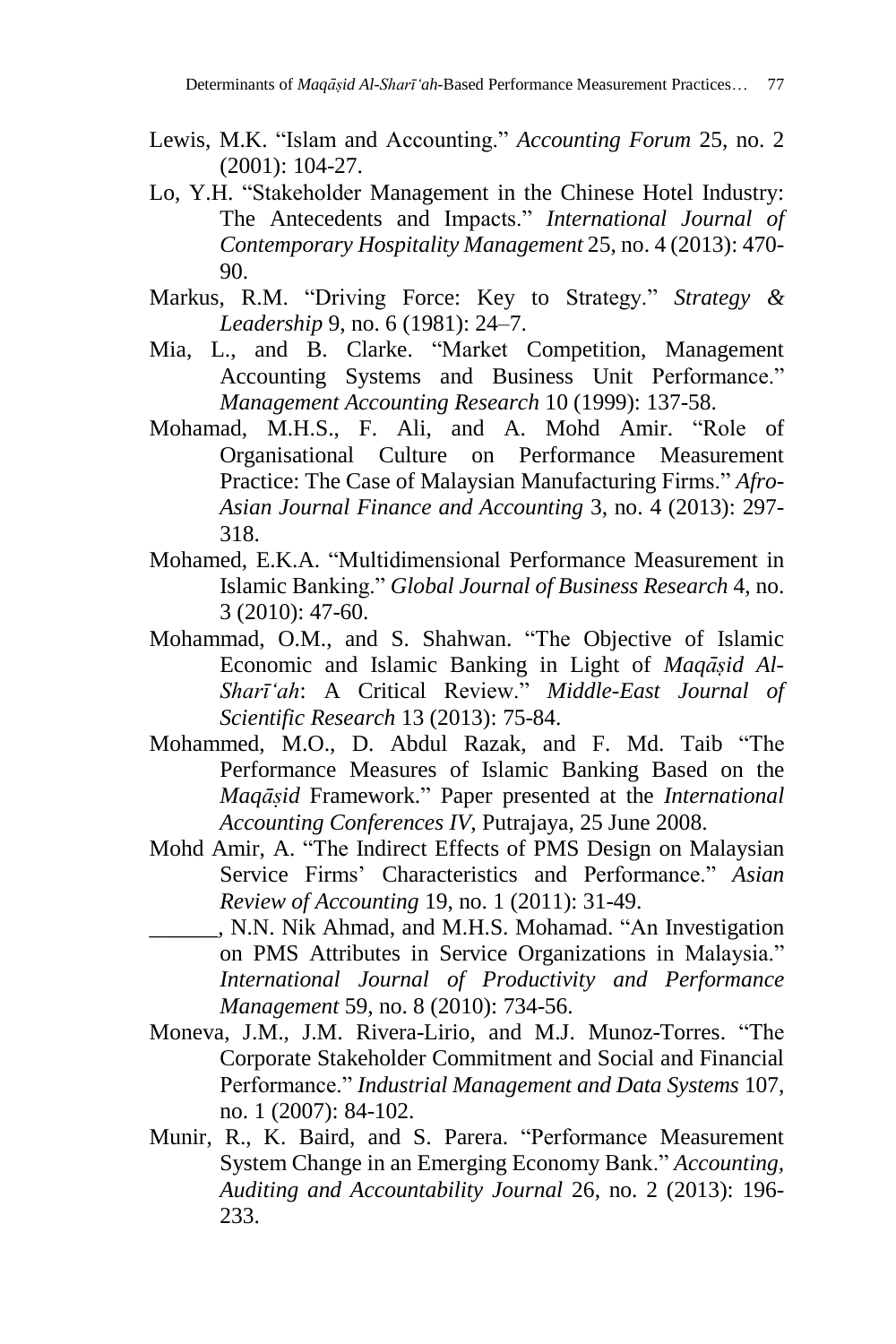- Rais, S., and R.V. Goedegebuure. "Stakeholder Orientation and Financial Performance: Evidence from Indonesia." *Problems and Perspectives in Management* 7, no. 3 (2009): 62-75.
- Russell, R.D., and C.J. Russell. "An Examination of Effects of Organizational Norms, Organizational Structure and Environmental Uncertainty on Entrepreneurial Strategy." *Journal of Management* 18 (1992): 639-6.
- Ruzita, J., and A.P. John. "Competitive Strategy and Performance Measurement in the Malaysian Context: An Exploratory Study." *Management Decision* 46, no. 1 (2008): 5-31.
- Sekaran, U. *Research Method for Business: A Skill-Building Approach*. New York: John Wiley & Sons Inc., 2006.
- Sharma, D.S. "The Differential Effects of Environmental Dimensionality, Size and Structure on Budget System Characteristics in Hotel." *Management Accounting Research* 13 (2002): 101-30.
- Siddiqi, M.N. "Islamic Banking and Finance in Theory and Practice: A Survey of State of the Art." *Islamic Economic Studies* 13, no. 2 (2006): 1-48.
- Simmons, J. "Employee Significance within Stakeholder-Accountable Performance Management." *The TQM Journal* 20, no. 5 (2008): 463-75.
- Tillema, S. "Towards an Integrated Contingency Framework for MAS Sophistication: Case Studies on the Scope of Accounting Instruments in Dutch Power and Gas Companies." *Management Accounting Research* 16 (2005): 101-29.
- Tung, A., K. Baird, and H.P. Schoch. "Factors Influencing the Effectiveness of Performance Measurement Systems." *International Journal of Operations & Production Management* 31, no. 12 (2011): 1287-310.
- Wu, H.Y. "Constructing a Strategy Map for Banking Institutions with Key Performance Indicators of the Balanced Scorecard." *Evaluation and Program Planning* 35 (2012): 303-20.
- Yang, J., G.Q. Shen, M. Ho, D.S. Drew, and A.P.C. Chan. "Exploring Critical Success Factors for Stakeholder Management in Construction Projects," *Journal of Civil Engineering and Management* 15, no. 4 (2009): 337–48.
- Zhang, Y., and L. Li. "Study on Balanced Scorecard of Commercial Banks in Performance Management System." *Proceedings of the 2009 International Symposium on Web Information Systems and Applications*. Nanchang, China (2009): 206-9.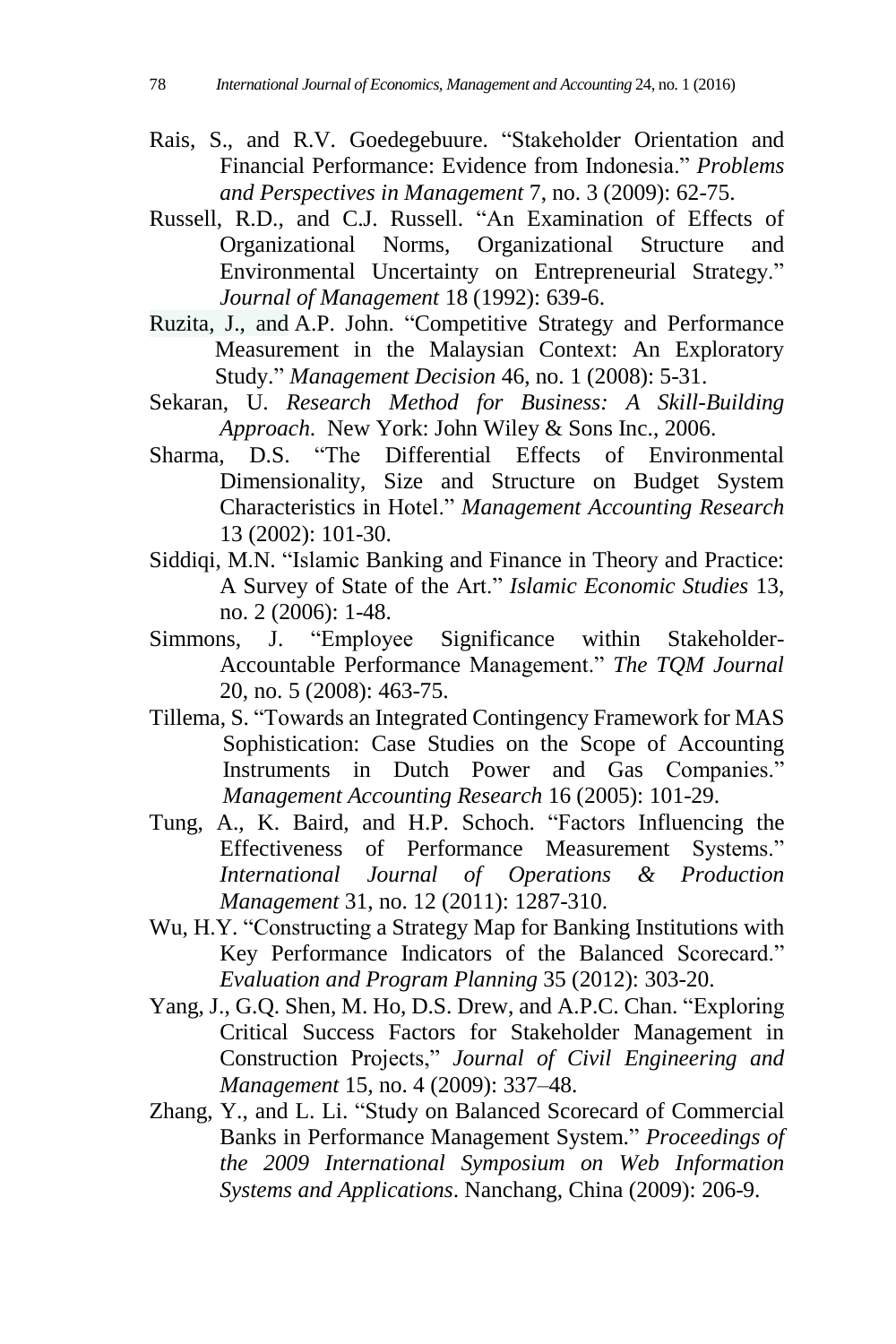Zhu, K., K.L. Kraemer, S. Xu, and J. Dedrick. "Information Technology Pay-Off in E-Business Environments: An International Perspective on Value Creation of E-Business in the Financial Services Industry." *Journal of Information Systems* 21, no. 1 (2004): 17-54.

#### APPENDIX 1

Factor analysis of determinants for PM practices

| Items                            | Factor  | Items                               | Factor  |
|----------------------------------|---------|-------------------------------------|---------|
|                                  | loading |                                     | loading |
| Differentiation Strategy (DS)    |         | <b>Extensible Business</b>          | 0.896   |
| Broader service range            | 0.815   | Reporting Language (EBRL)           |         |
| Uniqueness of the products       | 0.800   | standard for exchanging             |         |
| Effective after sales services   | 0.758   | business information over           |         |
| Improve facility utilization     | 0.712   | internet                            |         |
| High quality                     | 0.688   | <b>Enterprise Resource Planning</b> | 0.839   |
| Rapid changes in providing       | 0.589   | System (EPRS) (e.g., SAP,           |         |
| services                         |         | JD Edward, Oracle                   |         |
| Innovation (INNO)                |         | Applications, Sun, etc.)            |         |
| Rate of modification of          |         | Electronic data interchange         | 0.549   |
| existing products and            | 0.824   | (EDI)                               |         |
| services                         |         | Comm. Technology (CT)               |         |
| Rate of developing new           | 0.810   | Website accessible by public        | 0.880   |
| methods and procedures to        |         | Call centre                         | 0.839   |
| provide products and services    |         | Email                               | 0.758   |
| Percentage of sales from         | 0.780   | Internet banking                    | 0.647   |
| recently launched products or    |         | Stakeholder Management (SM)         |         |
| services                         |         | To formulate appropriate            | 0.796   |
| Rate of major innovations in     | 0.766   | strategies to manage                |         |
| the processes used in            |         | stakeholders                        |         |
| delivering services              |         | To keep and promote a good          | 0.791   |
| Tendency of firms to pioneer     | 0.763   | relationship                        |         |
| in product or service            |         | To understand stakeholders'         | 0.785   |
| innovation                       |         | behaviors, interests, needs         |         |
| Rate of introduction of new      | 0.741   | and reactions                       |         |
| products or services             |         | To communicate with and             | 0.720   |
| Amount of R&D spent on           | 0.673   | engage stakeholders properly        |         |
| developing new processes         |         | and frequently                      |         |
| and technologies                 |         | To analyze and compromise           | 0.625   |
| Comm. Infrastructure Tech. (CIT) |         | conflict and coalitions among       |         |
| Extranet                         | 0.614   | stakeholders                        |         |
| Intranet                         | 0.580   | To manage stakeholders with         | 0.583   |
| Wireless/mobile banking          | 0.587   | social responsibilities             |         |
| (using SMS etc.)                 |         |                                     |         |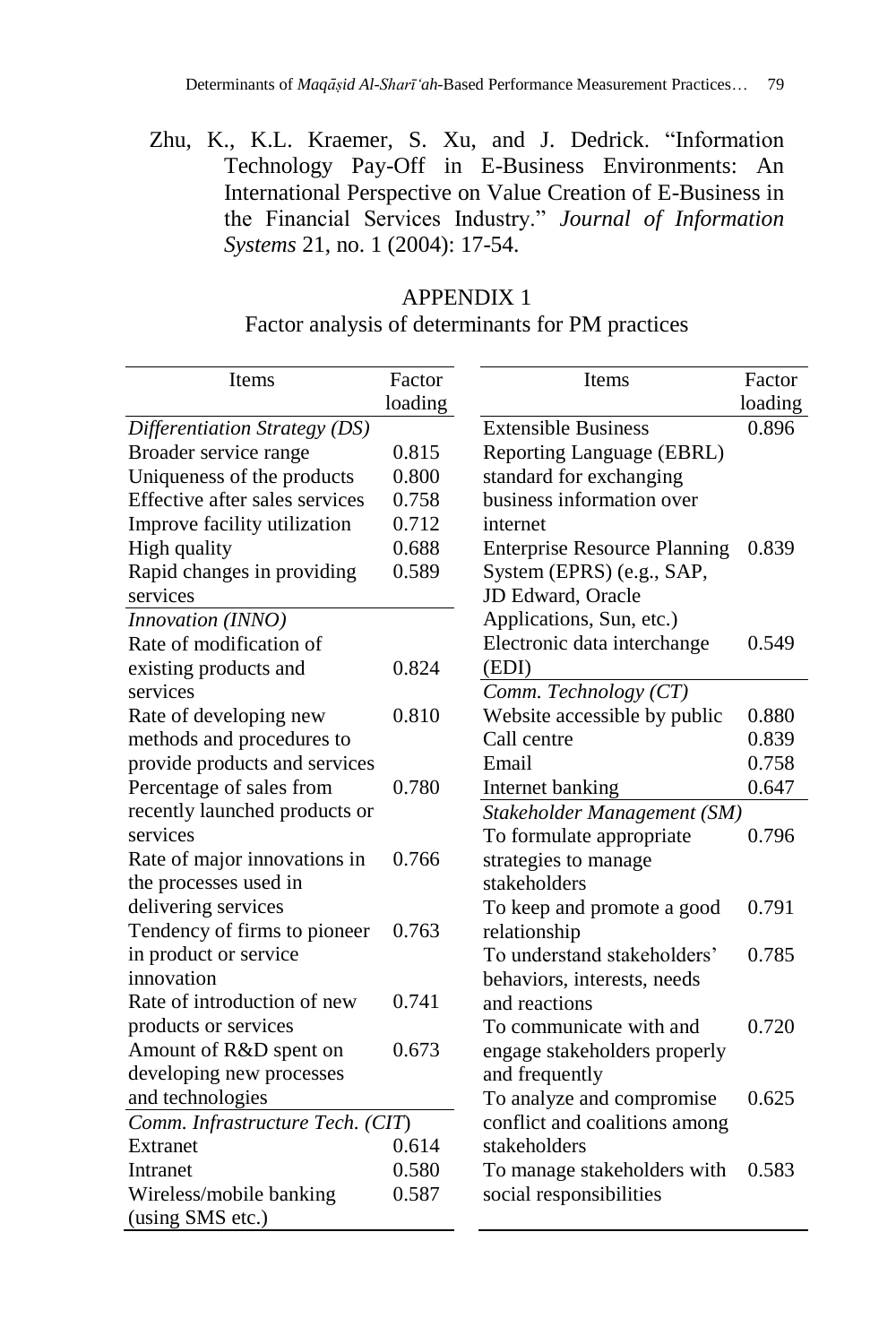| Items                              | Factor  | Items                         | Factor  |
|------------------------------------|---------|-------------------------------|---------|
|                                    | loading |                               | loading |
| <b>Regulatory Compliance (REG)</b> |         | Competition due to high       | 0.768   |
| Regulation issued by central       | 0.947   | service quality               |         |
| bank (IFSA, IBA etc.).             |         | Non-product-based Competition |         |
| Internal regulations and           | 0.943   | (NBC)                         |         |
| procedures                         |         | Competition due to frequent   | 0.657   |
| Other regulations endorsed         | 0.856   | changes in government         |         |
| by parent company                  |         | regulation or policy          |         |
| Supervision by Sharī'ah            | 0.800   | Competition due to            | 0.841   |
| committee of the board             |         | technological change in the   |         |
| Product-based Competition (PBC)    |         | industry                      |         |
| Competition due to wide            | 0.830   | Competition due to access to  | 0.867   |
| product range                      |         | extensive marketing           |         |
| Competition due to frequent        | 0.865   | distribution network          |         |
| new product introductions          |         | Competition due to high level | 0.825   |
| Competition due to low price       | 0.678   | of advertising and promotion  |         |

## APPENDIX 2

Factor analysis of *Maqāsiḍ al-Sharī'ah*-based performance measures

| Items                     | Factor  | <b>Items</b>               | Factor  |
|---------------------------|---------|----------------------------|---------|
|                           | loading |                            | loading |
| Financial                 |         | Training in instilling new | 0.401   |
| Sales growth              | 0.853   | knowledge for staff        |         |
| <b>Operating Income</b>   | 0.847   | Employees                  |         |
| Return-on-equity (ROE)    | 0.894   | Turnover per employee      | 0.873   |
| Current ratio             | 0.668   | Absenteeism rate           | 0.721   |
| Earnings before interest  | 0.737   | Ratio of skilled employees | 0.776   |
| and tax (EBIT)            |         | to total employees         |         |
| Net cash flow             | 0.844   | Employee                   | 0.494   |
| <b>Internal Business</b>  |         | suggestions/complaints     |         |
| Quality of products and   | 0.918   | Employee satisfaction      | 0.567   |
| services                  |         | <b>Customers</b>           |         |
| Assessment of new         | 0.886   | On-time delivery           | 0.930   |
| products                  |         | Customer response time     | 0.913   |
| Number of completion task | 0.820   | Responsiveness of after    | 0.908   |
| Service process time      | 0.747   | sales services             |         |
| Learning and Development  |         | Customer satisfaction      | 0.887   |
| Product innovation        | 0.935   | Number of customer         | 0.884   |
| Number of new products    | 0.866   | complaints                 |         |
| launched                  |         | <b>Shareholders</b>        |         |
| Growth rate in knowledge  | 0.836   | Cash value added (CVA)     | 0.928   |
| assets                    |         | Market value added         | 0.928   |
| Vendor development        | 0.719   | (MVA)                      |         |